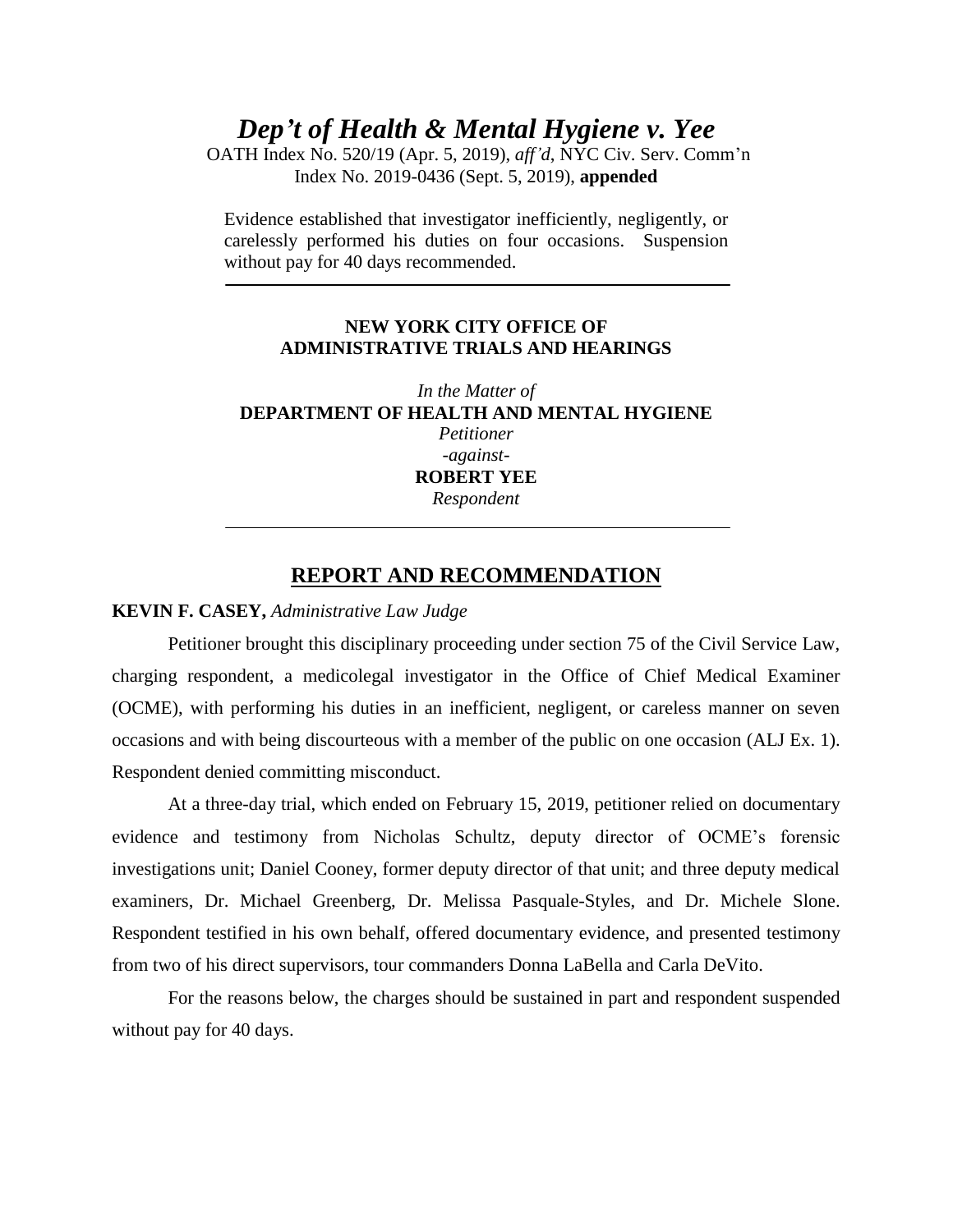#### **ANALYSIS**

OCME is responsible for investigating unexpected or unusual deaths (Schultz: Tr. 14). For more than 23 years, respondent, who is also a physician's assistant, has worked for OCME as a medicolegal investigator (Tr. 20). His main duties are to investigate, determine whether OCME should assert jurisdiction, and prepare a detailed written report for each assigned case (Tr. 20-21).

When a death occurs in a health care facility, an investigator phones the facility and gathers information about the decedent's arrival at the facility and the course of treatment (Schultz: Tr. 20, 59; Cooney: Tr. 221). For a death due to natural causes, a physician may sign the death certificate and OCME will not assert jurisdiction (Schultz: Tr. 20). However, if it was an unnatural or unexpected death, investigators will gather more information (Tr. 20). If the death occurs in a home or public place, rather than a health care facility, it is referred to as a "scene" case, and the investigator goes to the scene, obtains information from the police, interviews witnesses and family members, and review other records, such as emergency medical service (EMS) reports (Schultz: Tr. 21-22, 30, 58). Investigators submit their written reports at the end of each shift (Cooney: Tr. 225). As Mr. Cooney explained, medical records are not always available (Tr. 226). And, in most cases, ambulance care reports prepared by EMS workers are not available to OCME investigators by the time they are expected to submit their reports (Tr. 225).

There are approximately 22 investigators and five supervisors, referred to as tour commanders, who assign work (Schultz: Tr. 56). Last year, the forensic investigations unit handled 16,000 scene cases and 8,000 hospital cases (Tr. 57). The main document prepared by investigators, referred to as the investigation report, has four parts: basic facts, including the decedent's name and age; a case synopsis, with cause of death; the investigator's subjective statement regarding observations at the scene; and additional information from family contacts or elsewhere (Tr. 196). According to Mr. Cooney, he tries to keep his own reports as detailed as possible, but he also tries to keep them concise, usually about one or two pages long (Tr. 197).

At a triage meeting every morning, medical examiners review the investigators' written reports for the previous 24 hours and decide which cases OCME will accept jurisdiction over (Schutz: Tr. 30). Medical examiners can overrule an investigator's decision to accept or reject jurisdiction over a case, and they do so as often as once per month (Tr. 70). Because medical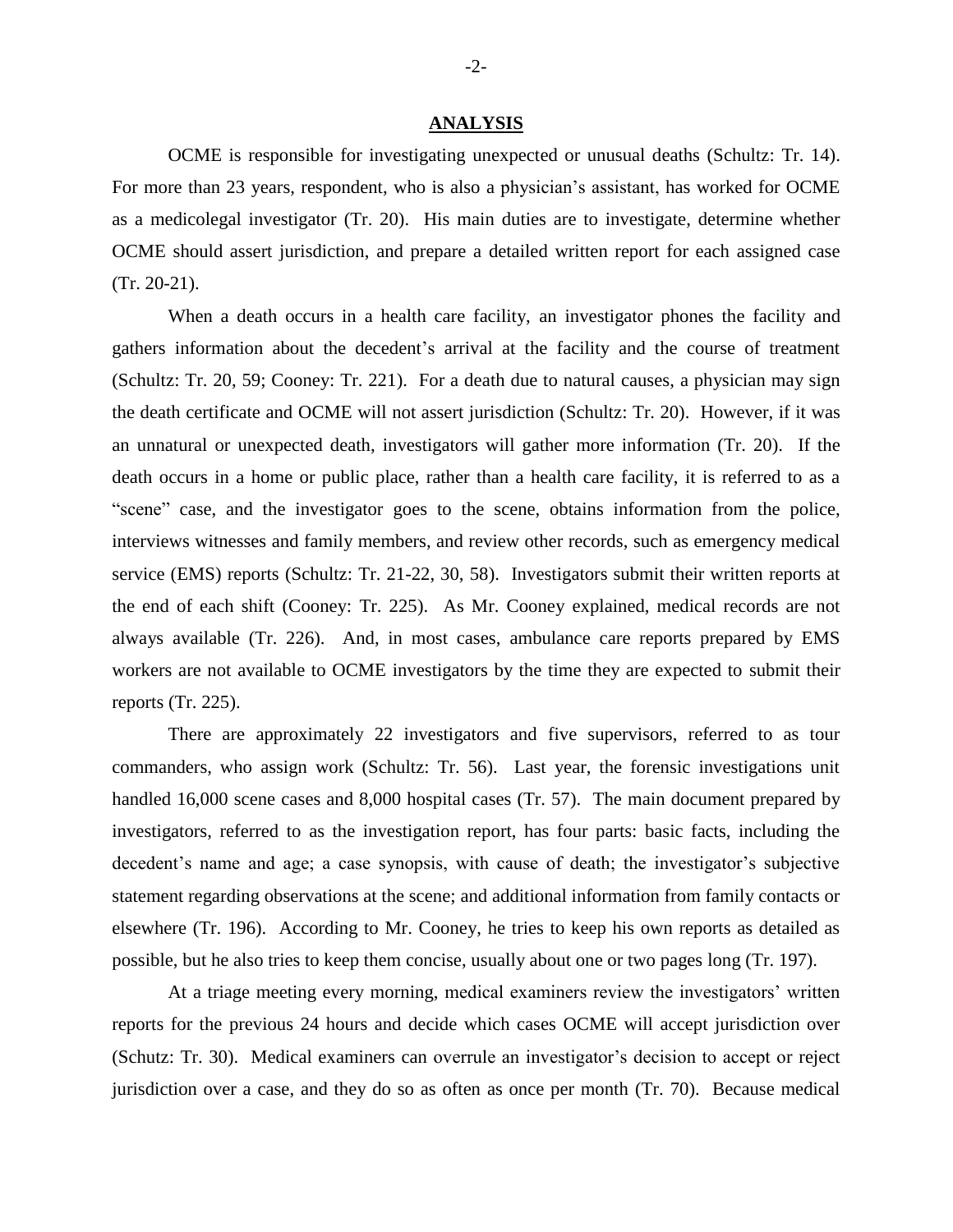examiners make findings regarding the cause and manner of death and have authority to approve organ transplants or to perform an autopsy over a family's religious objections, they rely on investigators to provide comprehensive reports (Tr. 31). If necessary information is initially unavailable, the medical examiners will request follow-up reports, but they try to avoid repeated calls to grieving family members for additional information (Tr. 34).

The petition alleges that respondent committed misconduct by negligently failing to take jurisdiction over a case in November 2017 and failing to perform adequate investigations of six other cases from November 2017 to July 2018. Petitioner also accused respondent of being discourteous during a phone conversation with a decedent's daughter in February 2018.

Denying that he committed misconduct, respondent stressed that petitioner has taken issue with a small fraction of the hundreds of reports that he prepared each year, he regularly received very good performance evaluations, he was not aware of recent complaints about his reports, and he was receptive to suggestions for improvement (Tr. 10-12). He denied that he had been discourteous to a decedent's family member. Supervisors confirmed that investigators are working under increased pressure, in part because of decreased staffing and the opioid epidemic (Cooney: Tr. 219-20; DeVito: Tr. 351-52). In general, respondent's immediate supervisors were unaware of significant problems with his work (LaBella: Tr. 341; DeVito: Tr. 347-48).

Petitioner has the burden of proving the charges by a preponderance of the evidence. *See Dep't of Correction v. Hall*, OATH Index No. 400/08 at 2 (Oct. 18, 2007), *aff'd*, NYC Civ. Serv. Comm'n Item No. CD 08-33-SA (May 30, 2008). Where resolution of the charges hinges on witness credibility, relevant factors include: demeanor; consistency; supporting or corroborating evidence; and the degree to which testimony comports with common sense. *See Dep't of Correction v. Hansley*, OATH Index No. 575/88 at 19 (Aug. 29, 1989), *aff'd sub nom. Hansley v. Koehler,* 169 A.D.2d 545 (1st Dep't 1991). Here, for the most part, I found all of the witnesses for both sides to be credible. Though there were differences in their opinions about respondent's performance, each witness made a good faith effort to recall events accurately. Every one of them impressed me as an experienced professional, dedicated to the agency's mission.

#### **Charge I - Inefficient, negligent, or careless performance of duties**

Petitioner alleged that respondent inefficiently, negligently, or carelessly performed his duties on seven occasions from November 2017 to July 2018. As this tribunal has long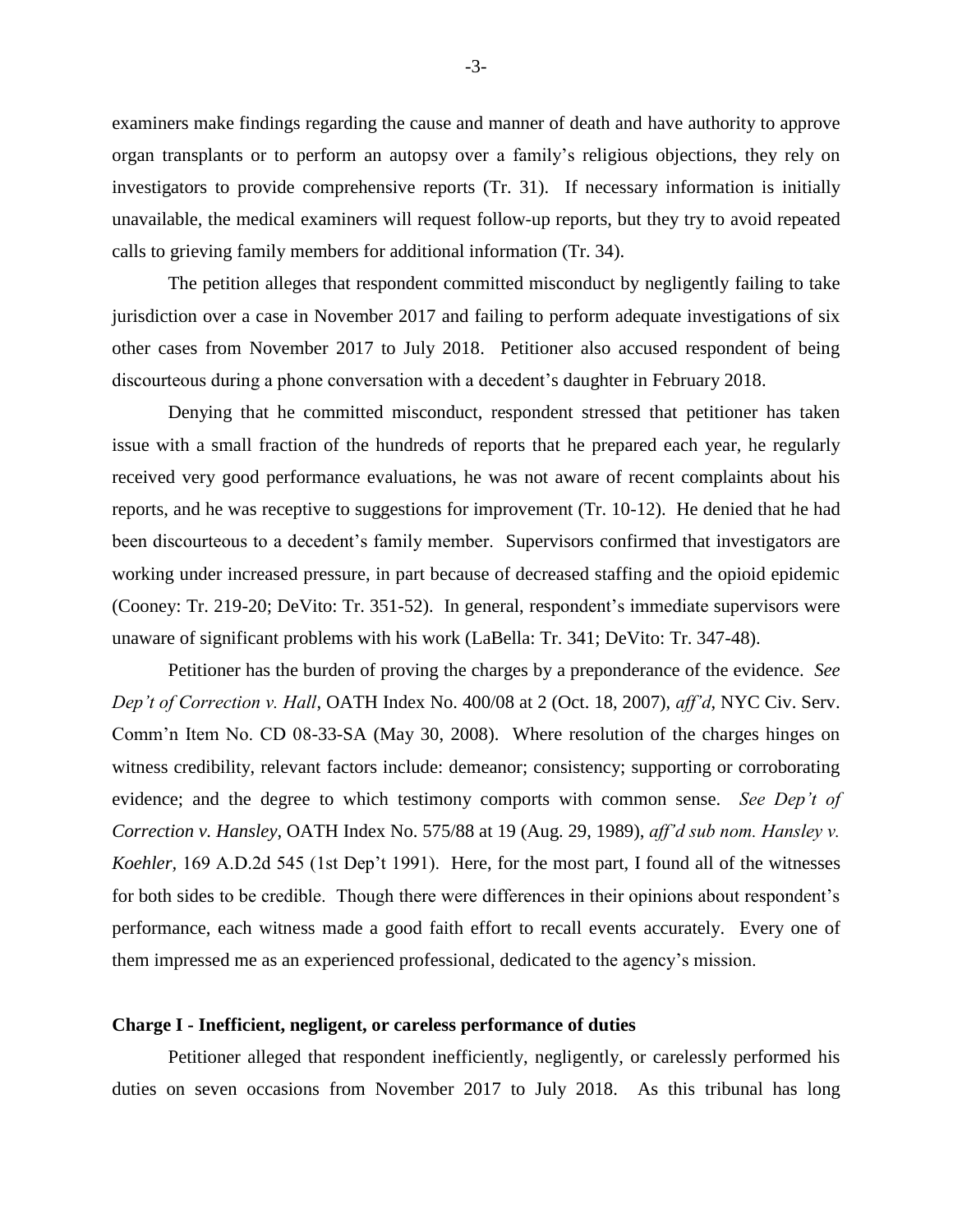recognized, not every error is misconduct; all employees make mistakes. *See Financial Information Services Agency v. Boritz*, OATH Index No. 744/91 at 14, 16 (Apr. 16, 1991), *aff'd*, NYC Civ. Serv. Comm'n Item No. CD 91-147 (Dec. 10, 1991) (among factors to be considered in determining whether mistakes amount to misconduct are the frequency of errors committed by similarly situated employees and the consequences to the agency, including amount of time that supervisors need to spend monitoring employee). To prove misconduct there must be some showing of repetitive or fundamental errors that demonstrate negligence or carelessness. *See Human Resources Admin. v. Hines*, OATH Index No. 073/17 at 9-10 (Mar. 17. 2017), *aff'd*, NYC Civ. Serv. Comm'n Case No. 2017-0431 (Sept. 25, 2017) (eligibility specialist's failure to process seven claims for 22 or more days, or notify supervisor that there was a problem, deemed negligence, where applicants faced loss of benefits due to employee's inattentiveness); *Dep't of Consumer Affairs v. Laguda*, OATH Index No. 658/10 at 9-10 (Feb. 10, 2010) (negligence shown where employee failed to make required entries on three occasions, despite repeated reminders, and refused assistance or counseling). Occasional or minor errors, with minimal impact on agency operations, do not constitute misconduct. *See Dep't of Environmental Protection v. Saint Louis,* OATH Index No. 195/16 at 19 (Dec. 21, 2015), *adopted*, Comm'r Dec. (Mar. 4, 2016) (isolated errors in audits by research scientist not deemed misconduct); *see also Fire Dep't v. Hodge,* OATH Index No. 574/06 at 6-8 (May 18, 2006) (isolated errors on emergency medical technician's ambulance reports were not misconduct, because the reports were complex, requiring "discretionary decisions on how best to record the data while meeting the exigencies demanded in the field by the nature of the call and the needs of the patient," and there was no proof that employee's reports deviated from other employees' reports, that errors impacted patient care, or that employee had been warned that the errors could result in charges).

Here, experienced staff testified about deficiencies in respondent's reports. The evidence also showed that respondent had a great deal of discretion in how to complete the reports and he received minimal guidance regarding purported deficiencies. In four instances, petitioner showed that the errors were so serious that they amounted to misconduct. Thus, the charge should be sustained in part. The specific allegations are as follows:

#### **Case B-17-2442 (Specification B) - sustained**

Petitioner alleged that, on November 3, 2017, respondent performed an inadequate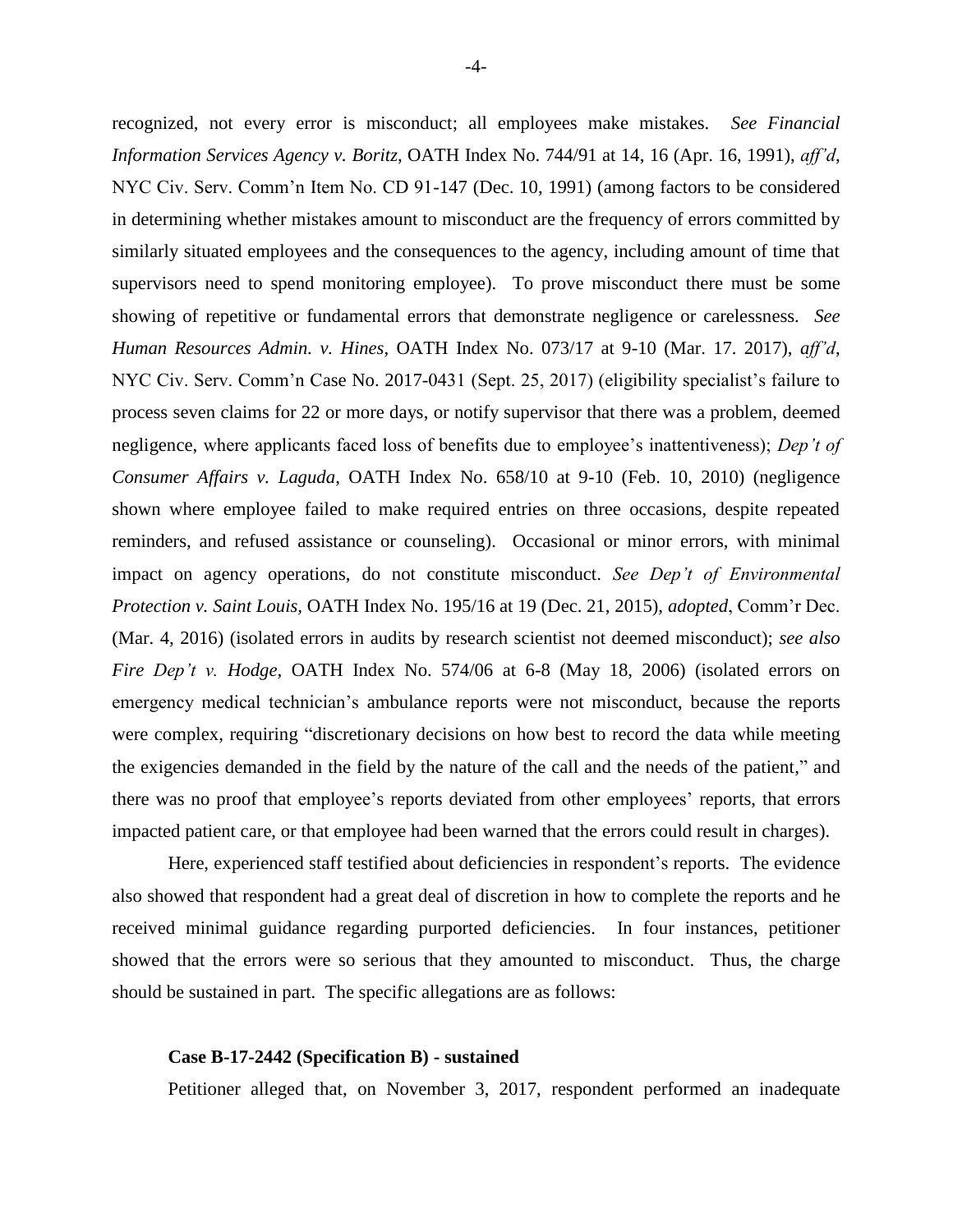investigation of the death of a 26-year-old man with a history of autism and mental retardation, whose family saw him become suddenly unresponsive in their shared apartment (Greenberg: Tr. 96; Pet. Ex. 3). According to petitioner, respondent's report did not include necessary information from the decedent's mother about the decedent's history of autism and mental retardation, the cause of the mental retardation, the severity of his autism, his baseline condition, and the activities leading up to his fatal collapse. Petitioner asserted that this information was essential because the next of kin had a religious objection to an autopsy and a medical examiner needed to certify the cause of death (ALJ Ex. 1).

In his one-page report, respondent classified this as an OCME case and noted that EMS found the decedent non-verbal and in cardiac arrest before taking him from his home to a hospital, where he died in the emergency room (Greenberg: Tr. 96; Pet. Ex. 3). Respondent noted that the ambulance call report was unavailable but, according to EMS personnel, there was no reported history of alcohol or drug abuse and no reports of a recent fall or fighting (Tr. 96; Pet. Ex. 3). Other than a superficial abrasion on the decedent's knuckles, there were no other deformities and there were no hospital test results (Tr. 97; Pet. Ex. 3). Because it was classified as an OCME case and the family, who were Muslim, objected to an autopsy on religious grounds, respondent informed the family that they needed to positively identify the body in person or by viewing a photograph at OCME's office (Tr. 97; Pet. Ex. 3).

On November 3, Dr. Greenberg received an e-mail from the medical examiner assigned to this case (Tr. 98; Pet. Ex. 14). The medical examiner noted that respondent's report left many questions unanswered (Pet. Ex. 14). Respondent did not report the decedent's baseline condition before his collapse, did not state whether the decedent was ambulatory or bed-ridden, did not state what he was last seen doing before he was found unresponsive, and did not note the degree of autism (Tr. 97; Pet. Exs. 3, 14). According to the medical examiner, "we need to rule out remote trauma" as the cause of the reported mental retardation (Pet. Ex. 14). The level of autism was relevant because he may have been dependent on others for care (Tr. 101). In a reply email, Dr. Greenberg asked whether the Administration for Children's Services had a history with the decedent's family; however, it was undisputed that a forensic pathology coordinator, rather than an investigator, normally obtained such information (Pet. Ex. 14; Tr. 110-11).

Later that day, Dr. Greenberg sent an e-mail to Mr. Cooney, then deputy director of investigations, and described respondent's report as "very worrisome" (Pet. Ex. 14). Mr. Cooney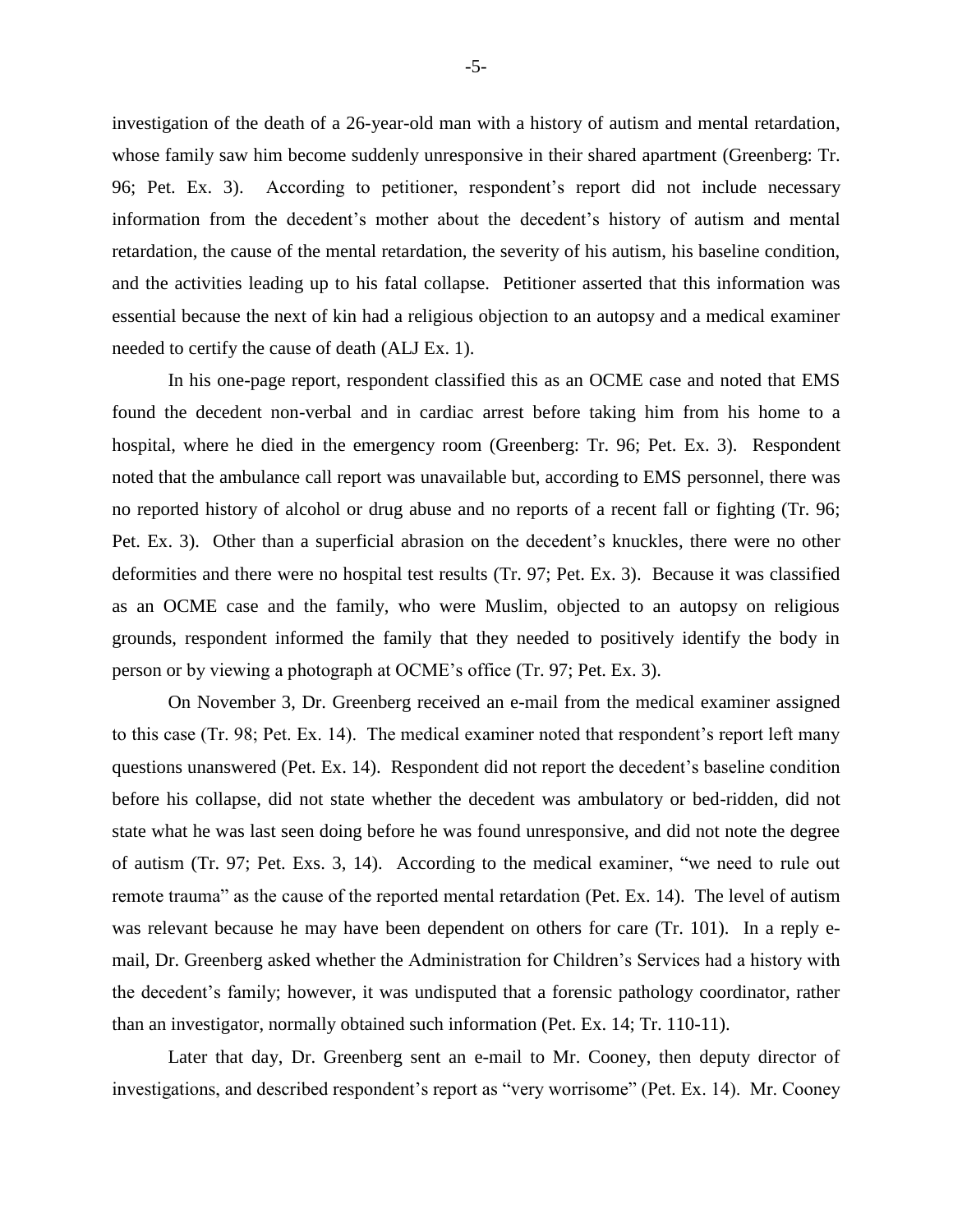forwarded the e-mails to respondent and wrote, "It appears you dropped the ball on this one. From reading the report, you did not ask the mother about the decedent's history. The report is lacking essential content that you could have tracked down. I know that you are capable of better work" (Pet. Ex. 14).

At trial, Dr. Greenberg explained that the case required a thorough investigation because OCME needed to decide whether to release the body or to perform an autopsy over the family's religious objections (Tr. 100). Dr. Greenberg emphasized that respondent noted in his report that he had spoken with the decedent's mother on the phone (Tr. 113; Pet. Ex. 3). According to Dr. Greenberg, during that phone conversation with the decedent's mother, any competent investigator would have asked about the decedent's medical history (Tr. 113).

If respondent could not get information from a grieving family member, he should have added one sentence to his report that "an attempt was made to elicit further medical history" and explained why he could not obtain that information (Tr. 114). Because respondent failed to explain the absence of such information, which witnesses referred to as a "pertinent negative," readers of his report would not know whether he asked relevant questions (Greenberg: Tr. 114; Slone: Tr. 162-63). If a report omits reference to a relevant issue, medical examiners assumed that the investigator never asked about it.

Respondent testified that he classified this matter as an OCME case because there was a lack of available information (Tr. 258). The reporting physician did not have much information because EMS brought him to the hospital and the ambulance report, which normally includes the circumstances of the discovery of the decedent, was unavailable (Tr. 258-59). Respondent acknowledged that, after receiving the e-mails from Mr. Cooney about this case, he tried to include more details in his later reports regarding his discussions with decedents' families (Tr. 261).

This specification should be sustained. Petitioner proved that respondent's terse onepage report was so inadequate that it showed negligence. Dr. Greenberg persuasively testified that no other investigator would have submitted such an inadequate report without more details about an autistic or mentally retarded decedent's medical history. Petitioner also showed that respondent's errors caused tangible harm. Dr. Greenberg noted that people of the Muslim faith prefer to bury their loved ones as quickly as possible and respondent's inadequate report led to a delay of at least one day (Tr. 102-03). As an experienced investigator, respondent knew or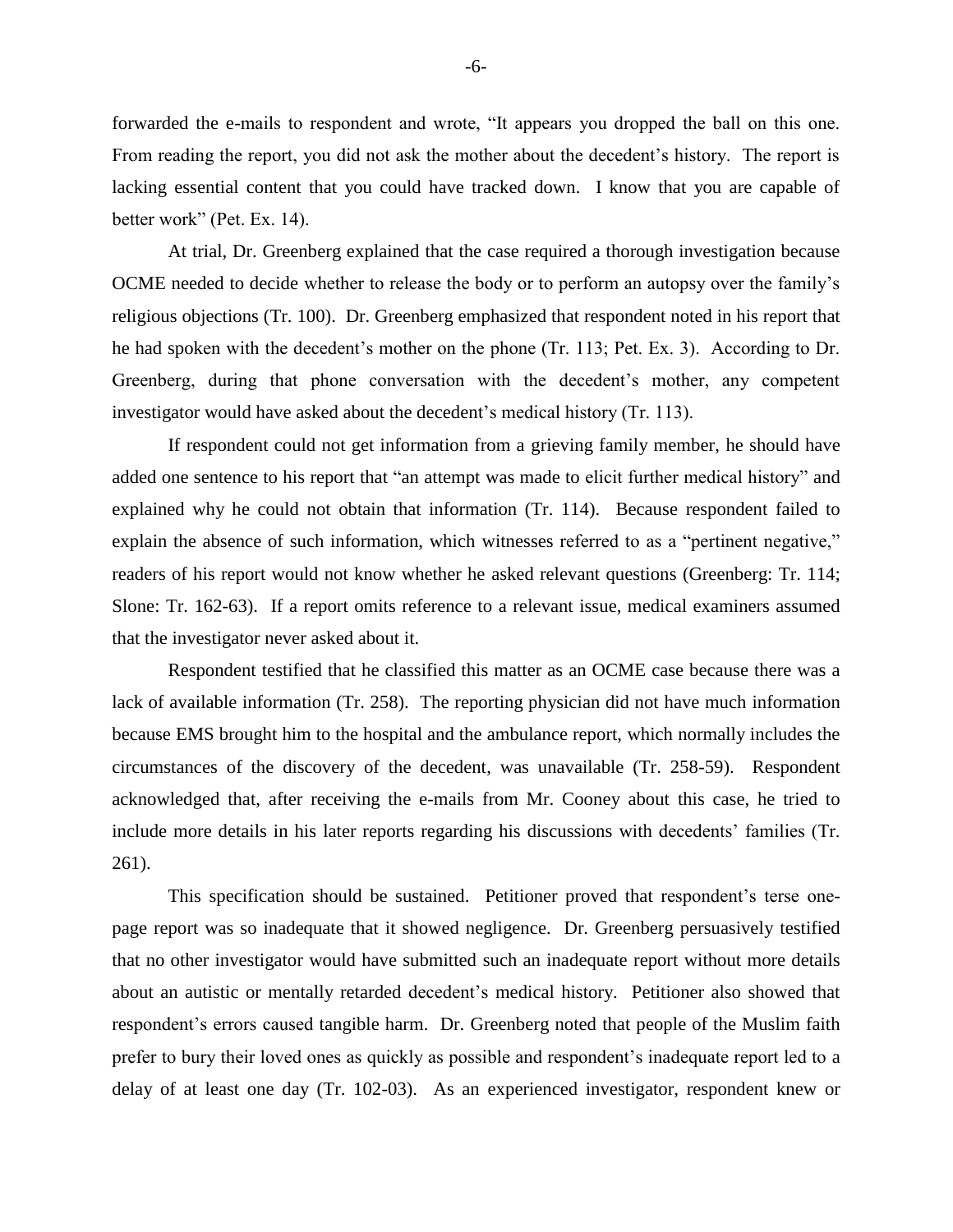should have known that he needed to note the lack of available information in his report. *See Dep't of Environmental Protection v. Espana*, OATH Index No. 1680/07 at 2 (Aug. 30, 2007) (neglect of duty shown where experienced watershed maintainer turned off a valve in violation of agency policy).

#### **Case M-17-025358 (Specification D) – sustained**

Petitioner alleged that respondent failed to perform an adequate investigation of a case on November 13, 2017, involving the death of 19-year-old woman with no prior medical history (ALJ Ex. 1; Pet. Ex. 7). In his report, respondent classified the matter as an OCME case and noted that, according to the ambulance report, "the decedent was witnessed to suddenly collapse and was found in cardiac arrest by responding EMS" (Pet. Ex. 7). Petitioner claimed that respondent's report did not include necessary basic information, such as the circumstances of the decedent's collapse, the identity of witnesses, or information regarding the location where the collapse occurred (ALJ Ex. 1).

In an e-mail to the unit director, Mr. Cooney, on November 13, Dr. Slone stated that respondent's report was "unacceptable and almost useless" (Pet. Ex. 18). Another investigator, Ms. DeVito, provided a supplemental report (Pet. Ex. 18). Dr. Slone noted that Ms. DeVito obtained blood test results that respondent did not order and spoke with the decedent's mother, who provided all of the information needed to authorize organ donation (Pet. Ex. 18).

At trial, Dr. Slone noted that respondent spoke to the decedent's mother (Tr. 175; Pet. Ex. 7). Thus, Dr. Slone assumed, respondent should have been able to elicit more information (Tr. 175). For example, he could have asked the decedent's mother whether the incident occurred at home, whether the decedent had been with friends, whether there was an altercation, and whether the decedent had been using drugs (Tr. 175).

Respondent testified that it was clearly an OCME case because it involved the unexpected death of a young person with no significant medical history (Tr. 279-80). Though respondent agreed that more information would have been helpful, he insisted that it was unavailable (Tr. 279-80). The decedent's mother, who did not witness her daughter's collapse, was very emotional, gave very brief answers, and said that she would prefer to speak with an investigator at some other time because she was at her dying daughter's bedside (Tr. 280-82).

Ms. DeVito, an investigator and tour commander who has worked for OCME for 18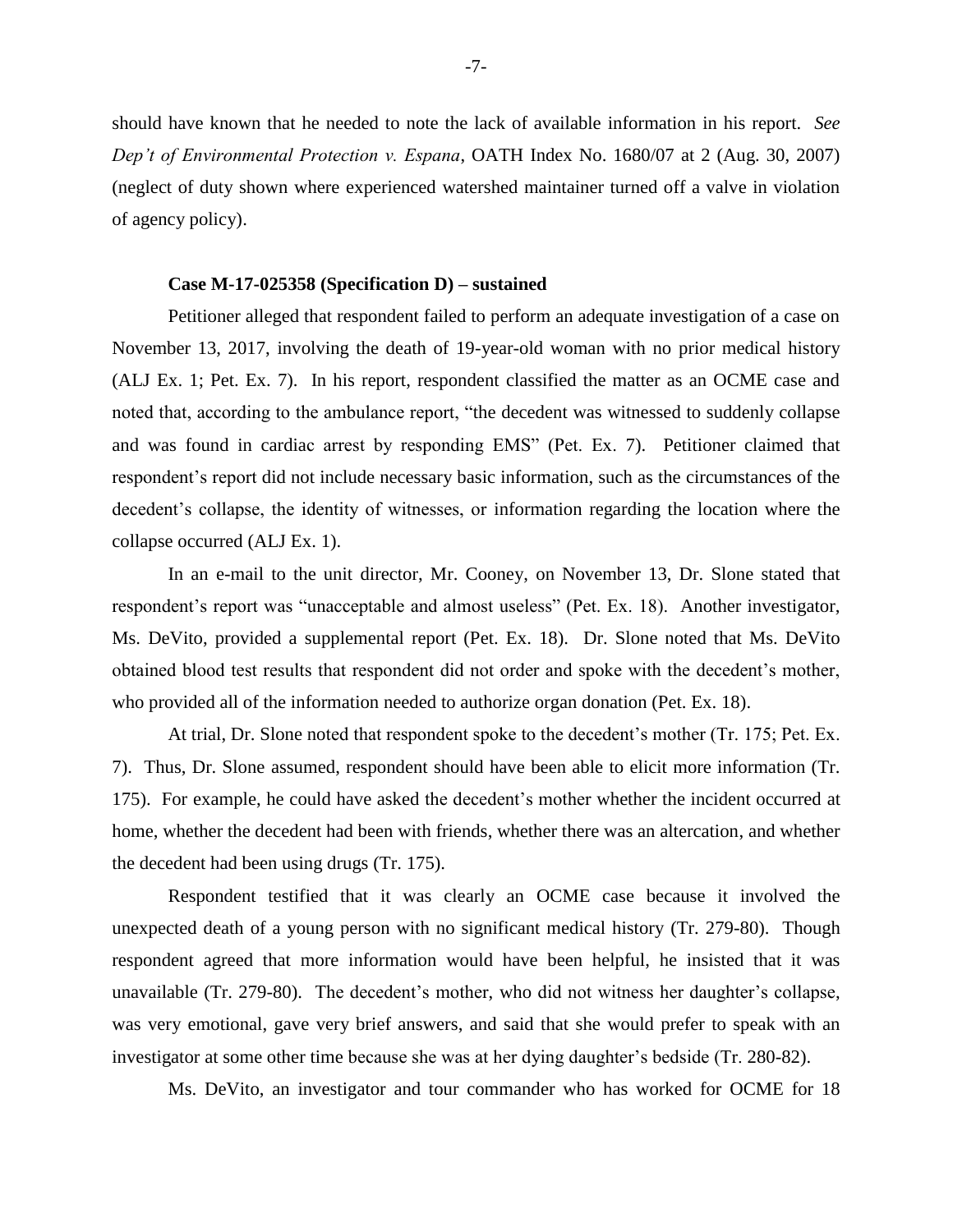years, confirmed that Dr. Slone was upset that respondent's report lacked information needed before organ donation could be approved (Tr. 347-48). Because respondent was off duty, Ms. DeVito called the decedent's family for more details (Tr. 349). According to Ms. DeVito, it was a "common occurrence" that information was unavailable and others had to follow up (Tr. 349).

According to Ms. DeVito, she later discussed this report with respondent and the need to document pertinent negative information or the inability to obtain details (Tr. 349). She recalled that he "absolutely agreed" that the report lack sufficient information (Tr. 349).

Petitioner did not prove that respondent's deficient report unduly delayed an organ transplant. The evidence showed that family members are not always aware of relevant information or sometimes they are too distraught to answer questions. Thus, it is occasionally necessary for a second investigator to conduct further investigation and provide a supplemental report. Though Dr. Slone speculated that the decedent's mother should have been able to provide more information when respondent first contacted her and another investigator eventually obtained necessary information, petitioner did not introduce the supplemental report into evidence. There was no evidence that the decedent's mother was willing or able to answer all of respondent's questions when he first called her.

However, even if the decedent's mother was unable to provide useful information when respondent first spoke to her, petitioner proved that his report was negligently prepared. It was undisputed that petitioner expects investigators to note whether they asked relevant questions and to report what, if any, response they receive to those questions. Respondent's report failed to include those basic details. This was especially troubling here, because ten days earlier, respondent's supervisor alerted him to a similar mistake via e-mail. Despite receiving that feedback, respondent repeated the same fundamental mistake. That was negligent.

#### **Case B-17-25783 (Specification C) – not proved**

Petitioner alleged that respondent negligently investigated the death of a 66-year-old man. In a report on November 18, 2017, respondent noted that the decedent had been diagnosed with metastatic liver cancer in 2015 and had hepatitis C, prior vascular surgery on his left leg, a history of intravenous drug and cigarette use, and no reported current drug or cigarette use (Pet. Ex. 6). Respondent wrote that the decedent shared an apartment with his sister, the decedent's niece found the decedent in a chair at his home that morning, the police did not find anything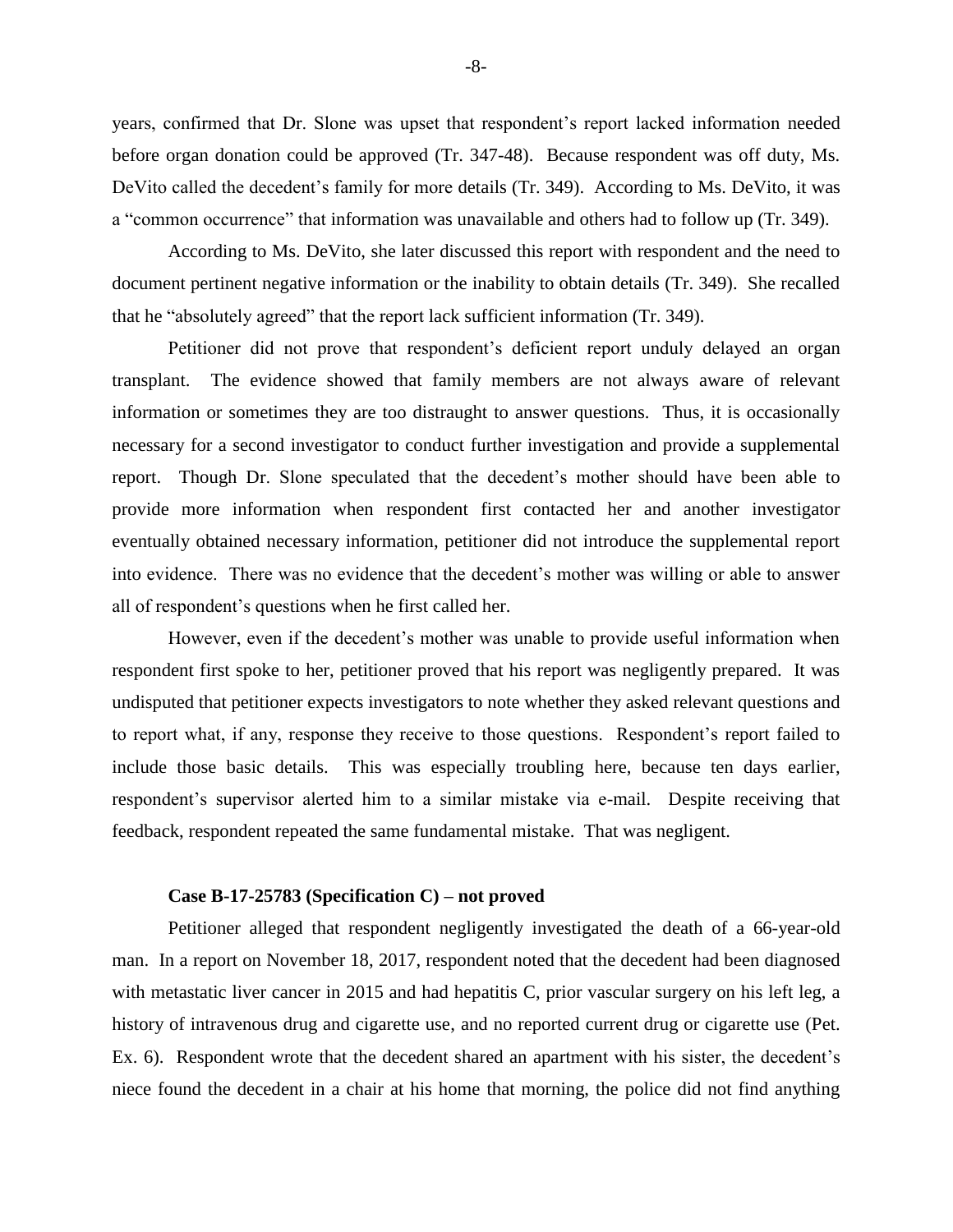suspicious, and the decedent's sister had no religious objection to an autopsy (Pet. Ex. 6).

According to petitioner, the report omitted necessary details about the decedent's history of intravenous drug use, his current drug use, and the extent of the decedent's cancer. Petitioner further claimed that, although there were no religious objections to an autopsy, respondent's report "failed to mention that a Quran and crucifix were present at the scene" and, despite the report's reference to previous surgery on the decedent's leg, respondent did not note that the leg was wrapped in gauze and an ace bandage from the knee to the foot (ALJ Ex. 1).

In his report, respondent classified this matter as "certified at the scene" rather than an OCME case (Pet. Ex. 6). According to Dr. Slone, that meant if there was a doctor at the scene who could sign a death certificate stating that it was a natural death, OCME would release the decedent's body to the family for burial (Tr. 147, 168). If no doctor was available at the scene, the decedent's body would be brought to OCME's offices where a medical examiner would be responsible for signing the death certificate (Tr. 147). In this situation, unlike an "OCME case," a medical examiner could sign the death certificate without viewing the body or performing an autopsy when an investigator provides a detailed report and there was reliable information that the death was from natural causes (Tr. 147-48, 164).

Here, however, the assigned medical examiner, was "very concerned" about signing the death certificate (Tr. 148). According to Dr. Slone, the patient's 2015 cancer diagnosis required follow-up questions regarding the course of treatment and the extent of the metastases (Tr. 170). As Dr. Slone explained, "metastatic" meant that the cancer had spread beyond the liver, but it did not mean that it had spread throughout the entire body (Tr. 170). Nor did it mean that the cancer had anything to do with the cause of death (Tr. 170-71). Similarly, the decedent may have contracted hepatitis C from intravenous drug use, but more questions needed to be asked about the decedent's recent drug use (Tr. 149).

Dr. Slone testified that a medical examiner further investigated this case by making multiple phone calls to the next of kin (Tr. 151). According to the medical examiner's supplemental report, the decedent's sister stated that the decedent had been in a methadone program until the day he died and was on a "very high" dosage, due to the tolerance that he had developed. The decedent's pain management doctor had also prescribed Percocet, but wanted him to cut back. With regard to his cancer, the decedent had developed a leg infection following chemotherapy and his doctors wanted to amputate his leg. The decedent stopped going to his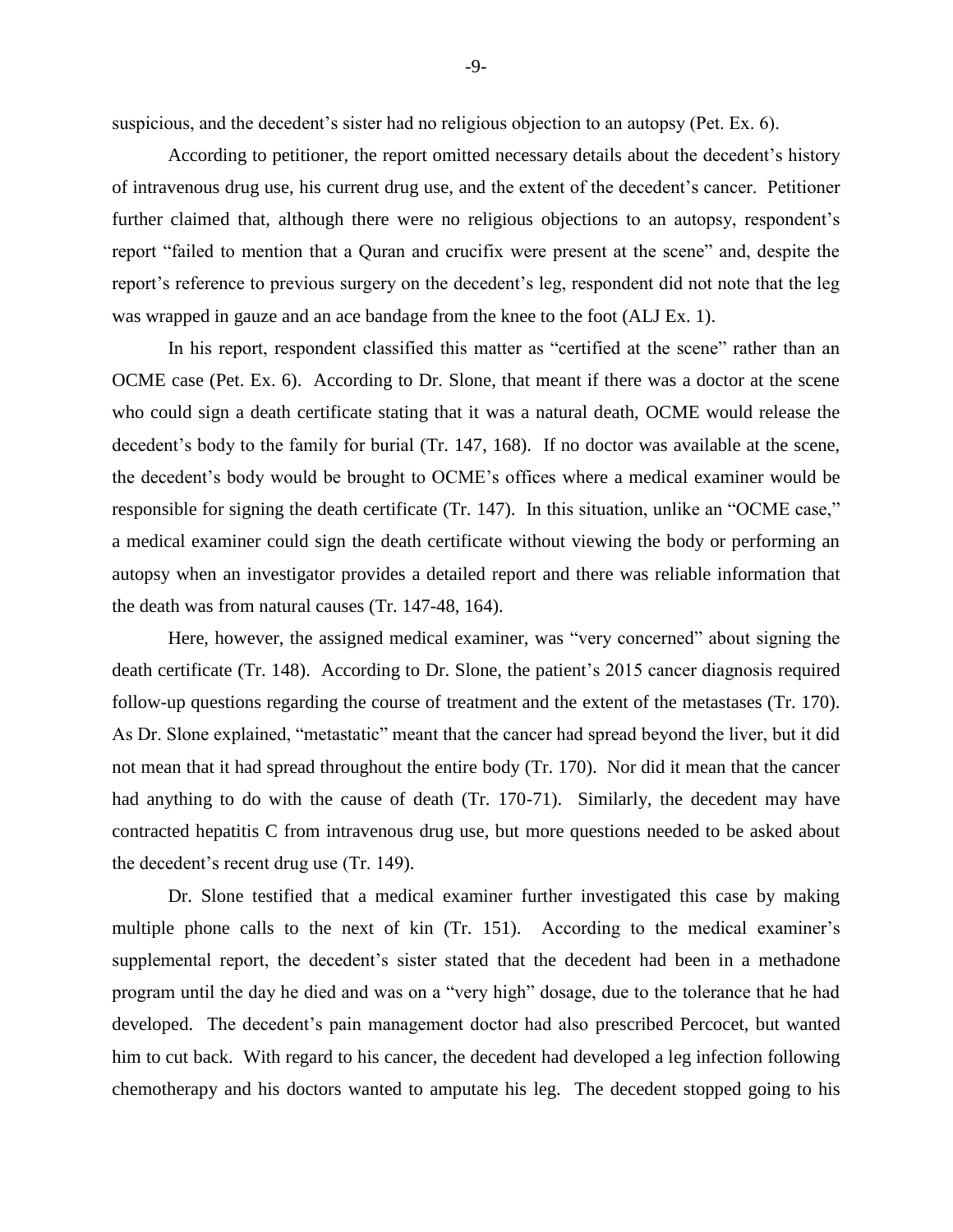doctor and refused further medical treatment. His sister told the medical examiner that the decedent had become very secretive, he went outside for long periods, and she suspected that he had resumed illegal drug use (Pet. Ex. 6; Tr. 170-71).

The medical examiner also performed a limited examination of the decedent's body at OCME's offices, by unwrapping the gauze on the decedent's left leg, which revealed that the leg was discolored and had a large ulcer (Pet. Ex. 6; Tr. 151). Based on the supplemental report, the case was reclassified as an OCME case and an autopsy was later performed (Pet. Ex. 6; Tr. 150).

Respondent testified that he went to the decedent's home, did not observe any signs of trauma or untoward activity (Tr. 274). There was no evidence of any current drug use (Tr. 275). Respondent spoke to the decedent's sister, who was "quite distraught," and determined that the family had no religious objections to an autopsy (Tr. 274-75). Though the decedent's sister said that the liver cancer had spread, she did not know its full extent (Tr. 275). There was no mention of methadone use (Tr. 275). According to respondent, he noted that there was a bandage on the decedent's leg, but it was not soiled or bloody and there was no report of any recent surgery (Tr. 316-17). Respondent photographed the scene, which included numerous religious objects, and later uploaded those photographs in OCME's database (Tr. 275).

Though Dr. Slone sent an e-mail to respondent's supervisor, Mr. Cooney, and four others regarding this investigation, the e-mail was not sent to respondent and nobody ever spoke to him about it at that time (Pet. Ex. 17; Tr. 177, 278). At trial, after hearing Dr. Slone's testimony, respondent acknowledged that his report could have included more documentation, including pertinent negative information (Tr. 317).

As respondent conceded, his report could have been more thorough. But petitioner failed to prove that respondent negligently prepared the report. For example, petitioner faulted respondent for not including necessary information about the decedent's current drug use. Yet respondent's report noted that he interviewed the police who found no evidence of untoward circumstances, he personally viewed the scene and saw no illegal drugs or drug paraphernalia, he spoke to the next of kin, and there was "no reported" current drug use (Pet. Ex. 6). Although a medical examiner was later able to obtain more information about the decedent's drug use, that does not prove that the decedent's family would have been more forthcoming when they spoke to respondent at the scene. Indeed, the evidence showed supplemental reports were often required and, in this case, it took multiple calls with the next of kin to gather more information.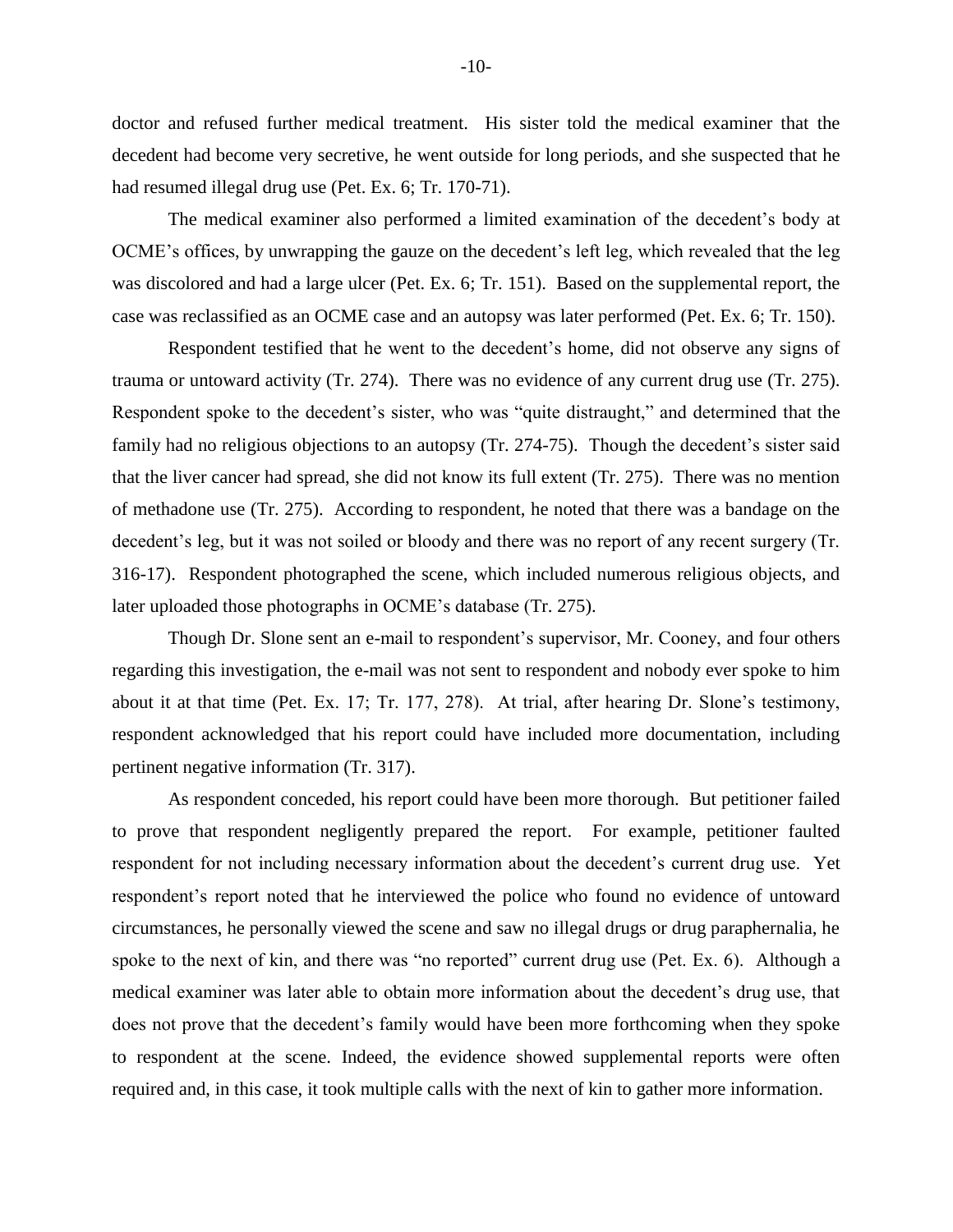Similarly, petitioner argued that it was negligent to omit from the report that there was Quran at the scene. Petitioner's position appears to be that, even though the family had no objection to an autopsy, respondent should have inferred from the presence of a Quran that the decedent would have objected to an autopsy or, at the very least, respondent should have noted the presence of the Quran in his report. However, there was no credible evidence that other investigators routinely noted the presence of a Quran in their reports, especially when the next of kin have no religious objections to an autopsy. Though the petition alleged that there was a Quran and a crucifix at the scene, petitioner did not introduce the photographs that respondent took of the scene or offer any evidence where the various religious objects were located (ALJ Ex. 1).

Petitioner did not prove that the presence of the Quran somewhere in the decedent's home was an essential fact that respondent was required to include in his report. As petitioner's witnesses acknowledged, investigators must submit their reports by the end of each shift, in time for the review by medical examiners at the beginning of each day. Petitioner does not give investigators a checklist of items that must be included in every report. Instead, petitioner gives investigators broad discretion to report their findings after conducting probing and tactful inquiries. As with many judgment calls, reasonably competent professionals may disagree about what constitutes an important detail. That is what happened here. *See Hodge,* OATH 574/06 at 6.

As for the decedent's left leg injury, the parties offered conflicting evidence. Petitioner presented a hearsay statement from a medical examiner who reported that the decedent's sister told him that the decedent had a leg infection and the doctors wanted to amputate his leg. The medical examiner then performed a limited, preliminary observation of the decedent at OCME's office. After removing gauze and an ace bandage below the left knee, the medical examiner found the decedent's leg had a large ulcer and discoloration (Pet. Exs. 6, 17). Respondent testified that the bandage appeared clean and there was no report of recent surgery (Tr. 316-17). Ideally, respondent would have discovered the leg injury and included it in his report. However, petitioner did not offer any evidence that OCME policy required investigators to remove all bandages or that, based on what respondent knew, most investigators would have removed the bandage from the decedent's leg.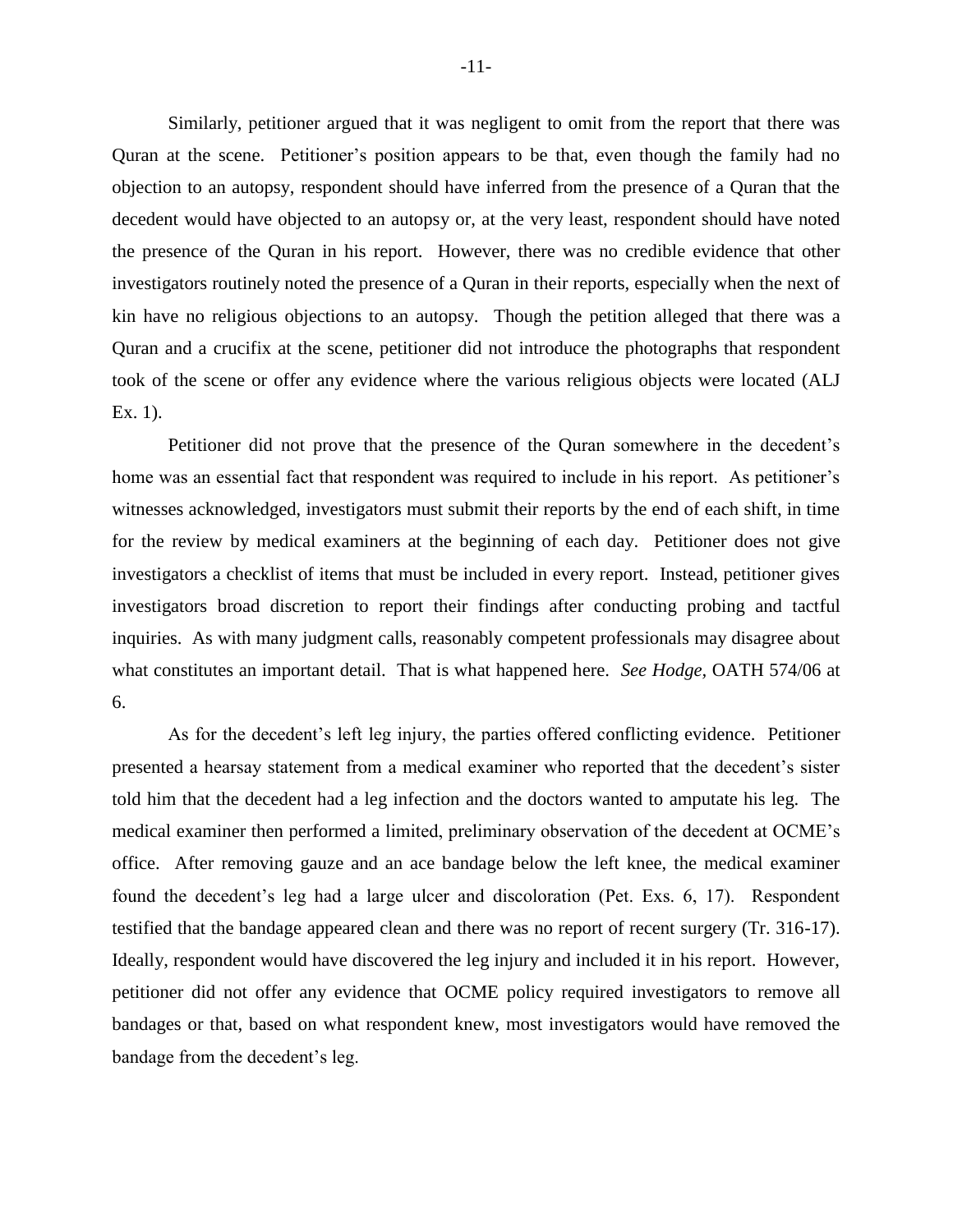#### **Case Q-17-026784 (Specification A) – sustained**

This appeared to be the most serious charge against respondent. Petitioner alleged that respondent negligently, inefficiently, or carelessly failed to take jurisdiction over an OCME case, where the decedent was a 12-year-old child, with a dislodged tracheostomy tube. EMS brought the child from his school to a hospital, where he died on November 27, 2017 (ALJ Ex. 1; Pet. Ex. 2). According to petitioner, respondent should have classified the matter as an OCME case and investigated how the tube became dislodged (ALJ Ex. 1).

In his report, respondent classified this matter as "no case," meaning OCME would not take jurisdiction (Pet. Ex. 2; Tr. 87). Respondent noted that decedent had a tracheostomy tube and was at school when the tube dislodged, school staff could not put the tube back in place, but EMS personnel were able to insert a breathing tube (Pet. Ex. 2). However, the ambulance report was unavailable (Pet. Ex. 2). Respondent further noted that the decedent had a past medical history, including mental retardation, cerebral palsy, a seizure disorder, bacterial meningitis (an infection around the brain membrane that occurred during infancy), past surgical history, past ventilator dependency, and placement of a gastric tube (Pet. Ex. 2; Tr. 89).

Respondent's report also included details from the reporting physician, who stated that the decedent had no bruising, wounds, or obvious deformities, and did not respond to stimuli in the emergency room (Pet. Ex. 2; Tr. 89-90). There was no discoloration of the skin associated with lack of oxygen; the decedent's white blood cell count was elevated; liver function tests were also elevated; there was no airway obstruction; a chest x-ray showed some findings in the lungs, which is subject to interpretation by a radiologist; and a specialist reinserted the tracheostomy tube at the hospital (Tr. 90). The decedent was placed on a ventilator; there was an MRI of the head, which showed "diffuse strokes," that required clarification; next of kin withdrew care and the decedent was on a ventilator awaiting evaluation by an organ donor transplant team (Tr. 91; Pet. Ex. 2).

Dr. Greenberg testified that the assigned medical examiner was uncomfortable releasing the decedent's body without asserting OCME jurisdiction over the case (Tr. 87). Though Dr. Greenberg described respondent's report as "helpful," he disagreed with respondent's finding that it was not an OCME case (Tr. 87-88). According to Dr. Greenberg, medical devices do not normally dislodge without some degree of force and the dislodging of a medical device was, by definition, the type of accident that OCME investigates (Tr. 88, 94-95, 104). Moreover, because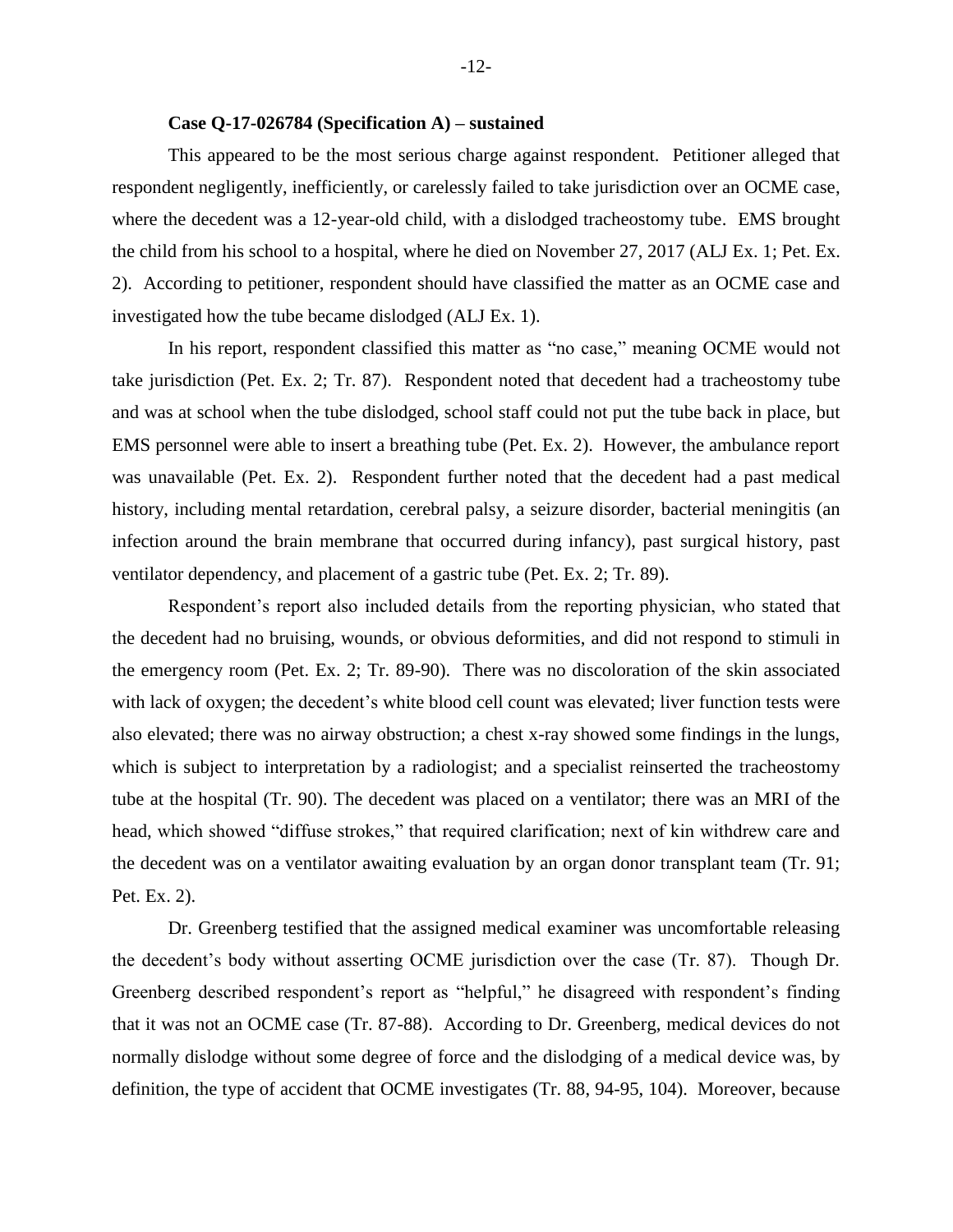the accident took place in a school, respondent should have asked many more questions and included the responses in his report (Tr. 88, 94). For example, respondent should have noted the decedent's mobility and baseline condition and whether the tube became dislodged during an argument or someone else removed the tube (Tr. 88, 94). Dr. Greenberg could not recall any other case involving a dislodged tracheostomy tube where OCME did not assert jurisdiction (Tr. 95). In Dr. Greenberg's view, this was an obvious OCME case (Tr. 88, 117).

On December 2, 2017, Dr. Greenberg sent an e-mail to respondent's then supervisor, Mr. Cooney, summarizing the extensive efforts by two medical examiners and other staff, further contact with the decedent's family, and a funeral director regarding this case—all because respondent failed to assert OCME jurisdiction (Pet. Ex. 13; Tr. 92). According to the e-mail chain, the disposition of the case was changed from a "no case" to a "certified as an accident" and a new death certificate had to be issued (Pet. Ex. 13; Tr. 108).

Mr. Schultz testified that respondent's report in this case had the standard information in the correct format, but it appeared to be "minimal" (Tr. 28). For example, Mr. Schultz said that it was important to know the name of the reporting physician in a case from a health care facility or the name of the next of kin in a "scene" case (Tr. 29-30, 70). However, Mr. Schultz conceded that he did not know the specifics of this case and that the amount of detail in an investigator's report could "vary greatly" (Tr. 28).

Respondent testified that the reporting physician told him that the decedent had not required a ventilator for a year and the tracheostomy tube was to comfort the parents, there was no functionality associated with it (Tr. 253). The most recent clinical event was bacterial pneumonia, which the treating physician was comfortable certifying as the cause of death, especially because there was no gasping for air or respiratory distress reported and laboratory test results revealed an elevated white count, indicative of an ongoing infection (Tr. 253-54). Respondent claimed that he discussed this case with a tour commander who agreed with his classification of this case (Tr. 254). According to respondent, this was a judgment call where he and the medical examiners disagreed based on the available information (Tr. 255).

At trial, respondent conceded that, upon reflection, his report should have included more details, especially about the dislodged tube (Tr. 314). Respondent said that he did not believe it was clinically relevant because the reporting physician told him that the tube was no longer required (Tr. 315).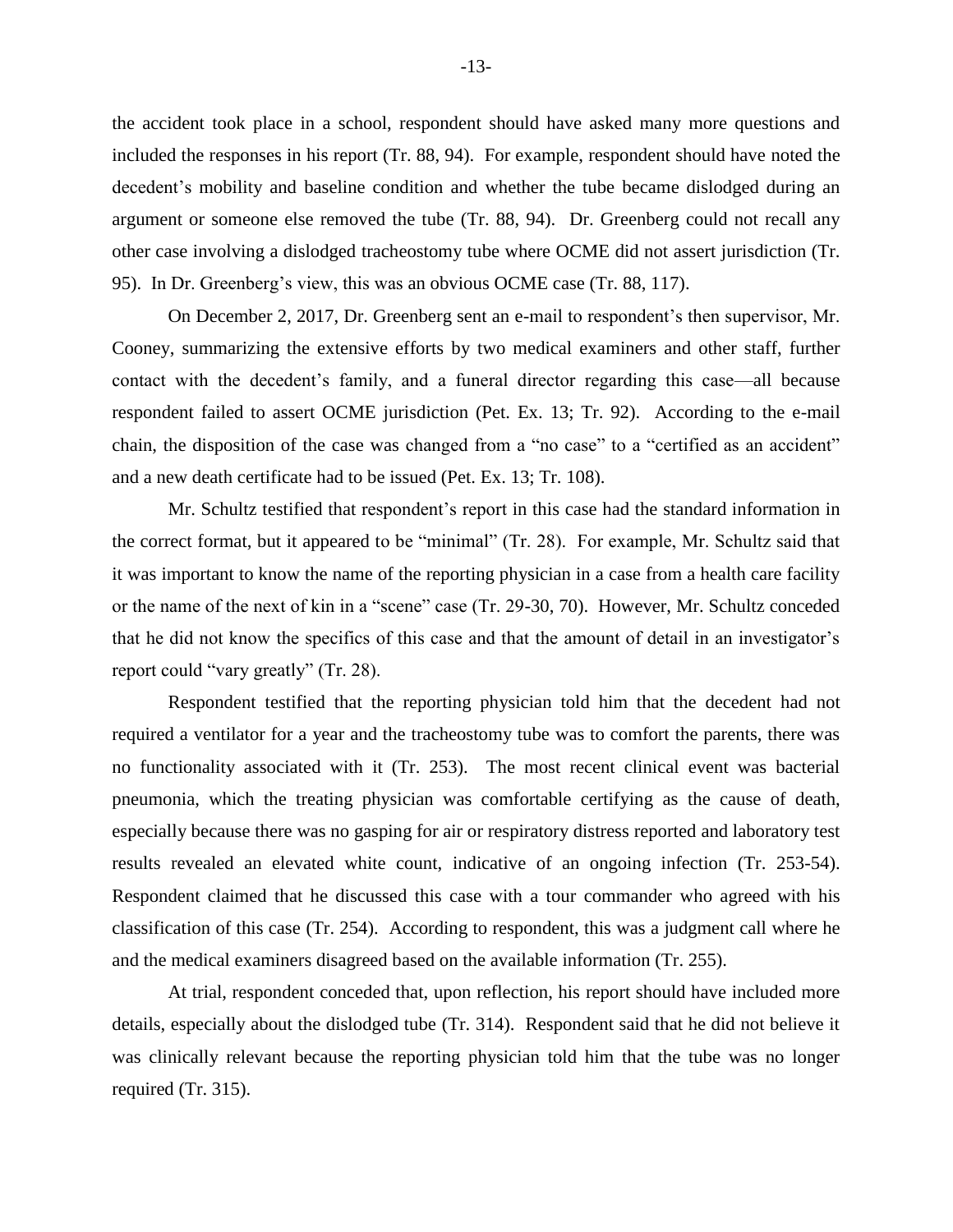This specification should be sustained. Respondent's report refers to the dislodged tube and the unsuccessful efforts by staff to re-insert it. He also noted that EMS later inserted a breathing tube. Dr. Greenberg credibly testified that this was an "obvious" OCME case, especially because it involved the death of a 12-year-old child who EMS transported from his school to an emergency room. Though respondent offered his own theory at trial that the decedent died from an infection, no other witnesses supported this defense. Moreover, by respondent's own admission, his report was deficient because it did not include any of the information that he recalled at trial to the effect that the tube was not medically required and played no part in the decedent's death. As a direct result of respondent's deficient report and failure to exercise jurisdiction over the case, OCME spent considerable time and effort conducting further investigation and had to issue a new death certificate.

At trial, respondent suggested that his failure to include more detail may have been due, in part, to the high volume of cases he had that day (Tr. 315). That claim lacks merit. If respondent believed that the dislodged tube was medically irrelevant, he could have clarified that with a few extra sentences to his report. It would have taken minimal effort for respondent to classify this matter, correctly, as an OCME case.

#### **Case K-18-8479 (Specification F) – not proved**

Petitioner alleged that respondent failed to perform an adequate investigation of the death of a 69-year-old man with a history of chronic kidney disease and heart failure, who was found in cardiac arrest after leaving the hospital without permission (ALJ Ex. 1; Pet. Ex. 5). In a report dated April 2, 2018, respondent noted that the patient was hospitalized after presenting in an emergency room with congestive heart failure on March 22, 2018; no ambulance report was available; laboratory tests were negative for alcohol or drug use; and there were no bruising, wounds, or obvious deformities (Pet. Ex. 5). Respondent summarized other test results and the course of treatment, and also noted that there were no other significant clinical events until the patient was seen leaving the hospital on March 26 with a visitor, and he was brought back from an unknown location to the emergency room on March 31, in heart failure (Pet. Ex. 5). The report included the name and phone number of the decedent's next of kin, his mother, and stated that multiple attempts to contact her were unsuccessful (Pet. Ex. 5). According to petitioner, respondent's report was deficient because it lacked basic, necessary information, including the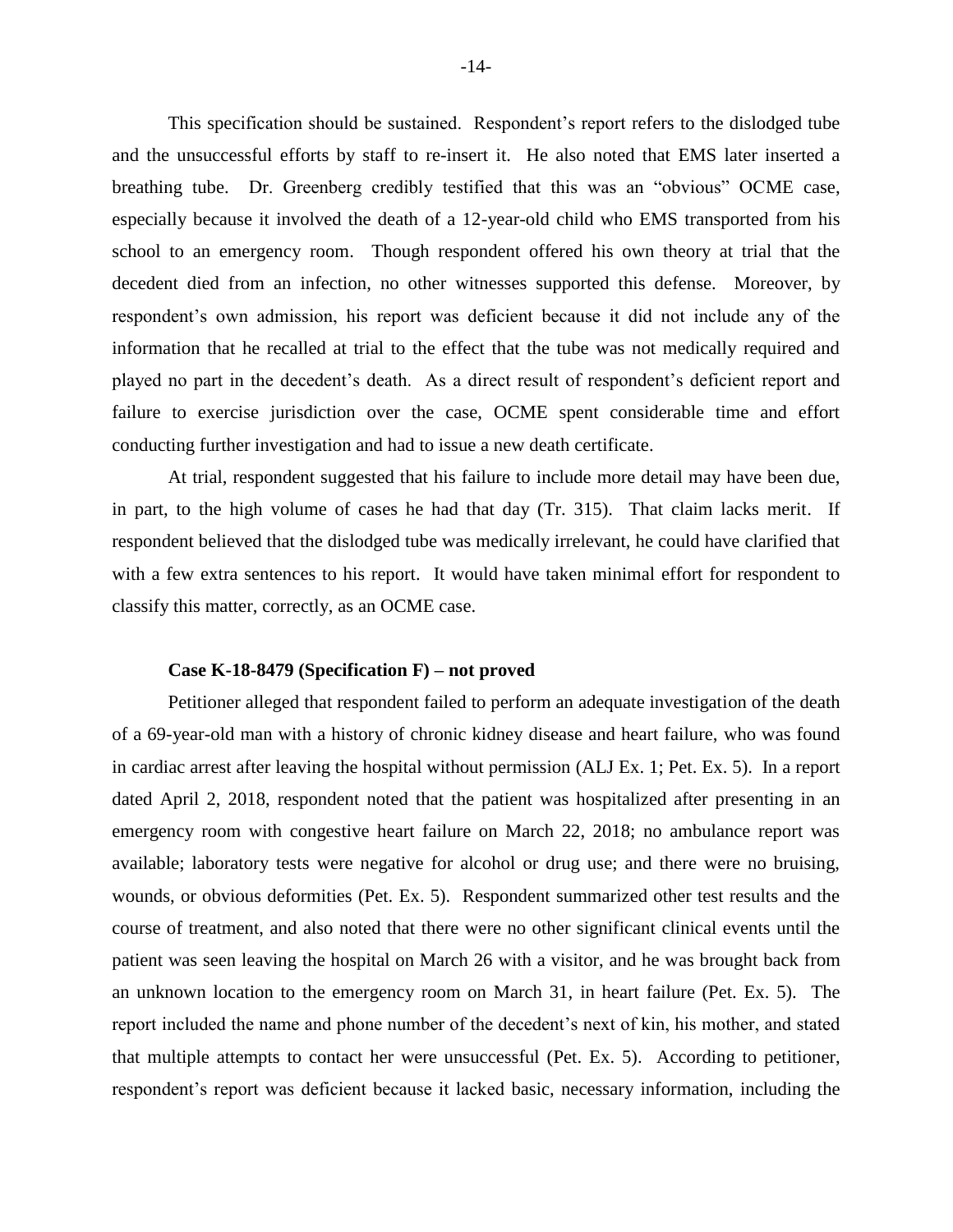decedent's drug or alcohol history, the time of death, resuscitative attempts, or the reporting physician's contact information (ALJ Ex. 1).

Dr. Pasquale-Styles testified that respondent "documented very nicely" the emergency room and clinical course of treatment (Tr. 130). However, she recalled spending more than an hour tracking down the reporting physician because respondent included the general hospital number instead of the doctor's direct line (Tr. 130-31). Dr. Pasquale-Styles's main problem with this case was that it did not clearly state the time of death (Tr. 136). The patient returned to the hospital on March 31, but respondent's report was dated April 2 (Pet. Ex. 5).

In an e-mail to respondent on April 3, Dr. Pasquale-Styles noted that OCME staff spent "a fair amount" of time trying to follow up and find out what if any medical treatment the patient received from March 31 to April 2 (Pet. Ex. 16). However, she began the e-mail by telling respondent, "Most of this was not your fault at all" and that the time and date of death were incorrectly entered in petitioner's case management system (Pet. Ex. 16).

Dr. Pasquale-Styles also noted that when she eventually spoke to the reporting physician, she learned that the decedent had a history of cocaine and alcohol abuse (Pet. Ex. 16; Tr. 129- 30). In her e-mail to respondent, Dr. Pasquale-Styles reminded him that it was always helpful to ask and document specifically about drug or alcohol history and resuscitation attempts, and to specify the time of death (Pet. Ex. 16). At trial, Dr. Pasquale-Styles again conceded that confusion about the time of death was not respondent's fault (Tr. 135).

Respondent testified that the reporting physician's name and contact number were in the case file (Tr. 272). Thus, he found it redundant to include that information in his investigative report (Tr. 272). However, based on Dr. Pasquale-Styles's feedback, respondent would make every effort to include such details in subsequent reports (Tr. 273-74). Respondent also testified that he normally asked a decedent's next of kin about the decedent's past drug use (Tr. 301).

This charge should be dismissed. Though respondent's report could have included more detail, petitioner failed to show that it was so deficient that it should be deemed negligently, inefficiently, or carelessly prepared. As Dr. Pasquale-Styles conceded, it would be helpful to have the reporting physician's phone number, but it was not something that all investigators included in their reports (Tr. 131). Similarly, Dr. Pasquale-Styles acknowledged that her initial confusion about the date of death was due to a data entry error and not respondent's fault (Tr. 135). Ideally, respondent could have asked the reporting physician about the decedent's history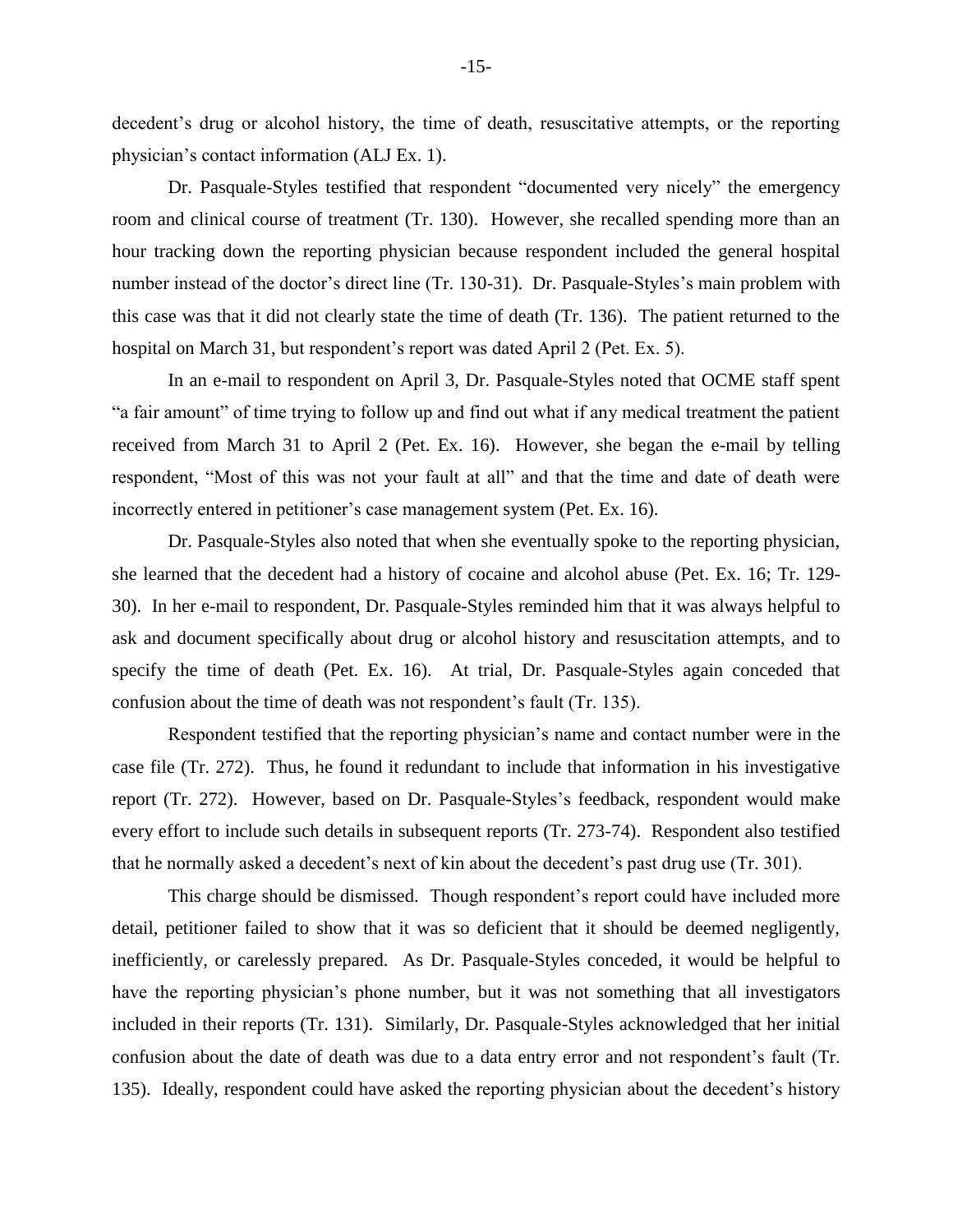of drug or alcohol use. But respondent's report noted that the decedent tested negative for current drug or alcohol use and respondent and his co-workers credibly testified that they normally obtained information about past drug or alcohol use from the decedent's next of kin. Here, despite repeated attempts, the decedent's next of kin did not respond to respondent's phone calls.

#### **Case K-18-13266 (Specification E) – sustained**

Petitioner alleged that respondent failed to perform an adequate investigation of the death of a 48-year-old man in May 2018 (ALJ Ex. 1). In a report dated May 31, 2018, respondent classified the matter as an OCME case and noted that EMS transported a patient with a history of liver cirrhosis to an emergency room, after the patient complained of abdominal pain and his family called 911 (Pet. Ex. 4). The report, which included the reporting physician's name and telephone number, stated that the ambulance report was unavailable and the reporting physician did not have access to emergency room records. At the beginning of the report, respondent noted that the decedent died in the emergency room. Later in the report, respondent noted that the decedent went into cardiac arrest two hours after arriving in the emergency room and again went into cardiac arrest ten hours later, "presumably due to sepsis of unknown etiology" (Pet. Ex. 4). Petitioner alleged that respondent's report was deficient because it did not explain why the report was dated seven days from the decedent's death (ALJ Ex. 1).

In an e-mail to respondent on June 1, 2018, Dr. Pasquale-Styles stated that it was not clear why this was an OCME case because the decedent was hospitalized for a week and death appeared to be due to complications from acute and chronic alcoholism (Pet. Ex. 15). In a follow-up e-mail to respondent on June 4, Dr. Pasquale-Styles noted that, after receiving some blood test results, she saw that the patient died on May 24 (Pet. Ex. 15; Tr. 125). She noted that it was not clear why respondent's report was dated a week later (Pet. Ex. 15). According to Dr. Pasquale-Styles, all of the medical examiners in the daily triage meeting read the report twice and misinterpreted the clinical treatment as occurring over the course of the week. Though Dr. Pasquale-Styles accepted responsibility for not noticing the date of death as May 24, she told respondent that the circumstances could have been communicated more clearly (Pet. Ex. 15).

At trial, Dr. Pasquale-Styles testified that the report was problematic because it did not explain the delay between the date of death and the date of the report (Tr. 139). Though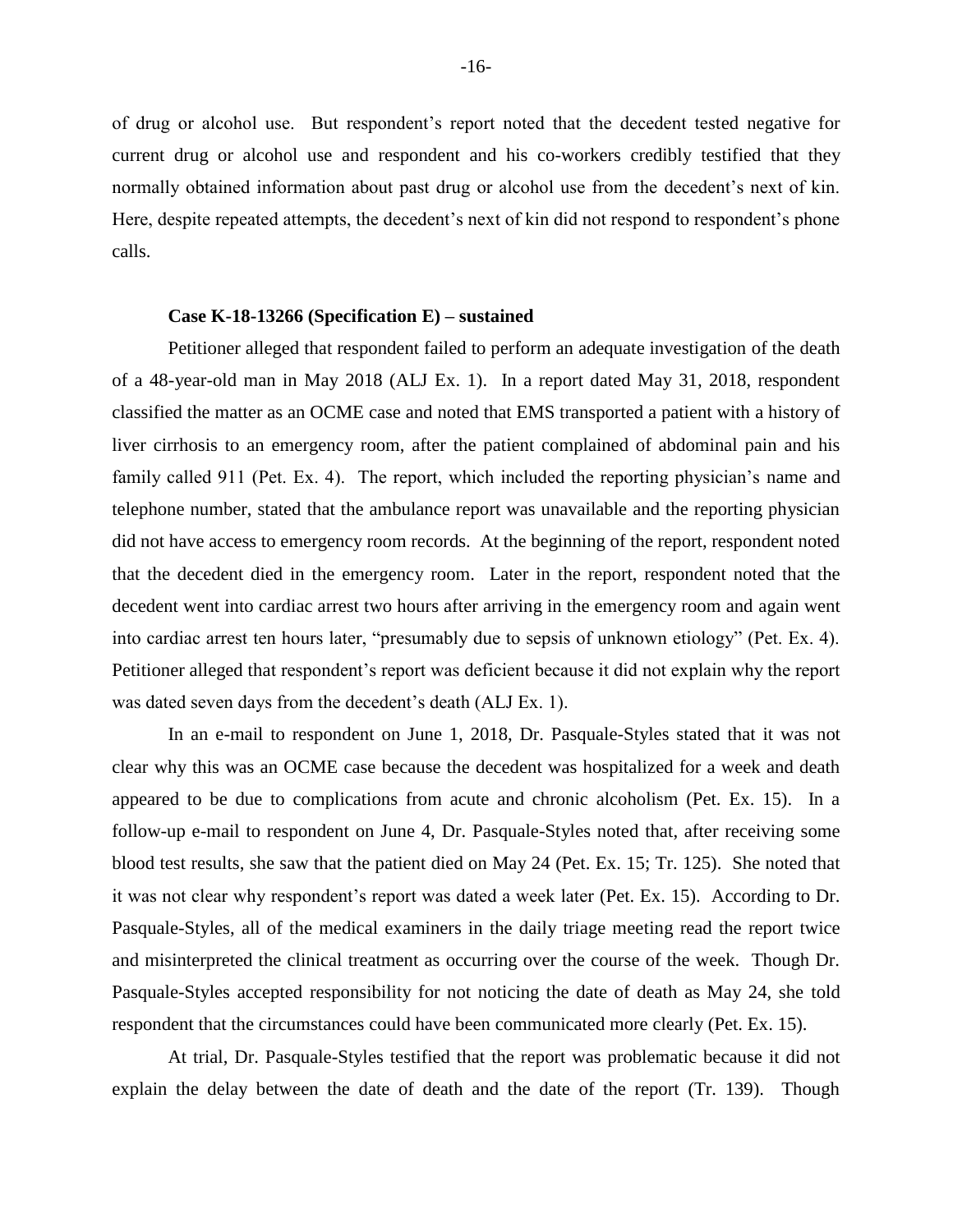respondent noted in the report that the decedent expired in the emergency room, Dr. Pasquale-Styles testified that patients can be treated in emergency room for days (Tr. 139-40). Dr. Pasquale-Styles testified that, by the time she received respondent's report, it was no longer feasible to perform an autopsy (Tr. 126). She ultimately agreed that the decedent died from complications due to alcoholism, but it would have been preferable to perform an autopsy to rule out injury (Tr. 126).

Respondent did not know why there was a week-long delay from the decedent's death until the case was assigned to him (Tr. 264). There was either a delay in reporting the case to OCME or a delay in assigning the case to him, but that he promptly prepared his report (Tr. 265). According to respondent, he considered Dr. Pasquale-Styles's acceptance of responsibility in her e-mail as her acknowledgement that she did not review all of the documents in the case file (Tr. 267). Respondent insisted that the other documents in the case file clearly stated when the decedent died and when the case was reported to OCME (Tr. 267).

This specification should be sustained. In her April 3 e-mail, related to the previous specification, Dr. Pasquale-Styles specifically instructed respondent about the importance of clarifying the date of death. Despite that instruction, respondent's May 31 report again failed to make clear a basic fact—the day the patient died. By repeating the same material error, respondent was negligent and careless.

Though Dr. Pasquale-Styles accepted responsibility for failing to notice that the patient died on May 24, she correctly observed that respondent's report did not clearly specify the date of death. Respondent suggested that he bore no responsibility because there was a delay in assigning the case to him and the correct date of death was listed elsewhere in petitioner's records. Those arguments are mistaken. The purpose of the investigative report is to provide medical examiners with essential details. Medical examiners should not have to hunt elsewhere for basic information, such as the date of death, especially where respondent was explicitly reminded to make that detail clear in his reports.

## **Case M-18-016646 (Specification G) – not proved**

Petitioner alleged that respondent performed an inadequate investigation of the death of 59-year-old man in July 2018 (ALJ Ex. 1). In a report issued July 12, 2018, respondent classified the matter as an OCME case and noted that EMS transported the decedent to an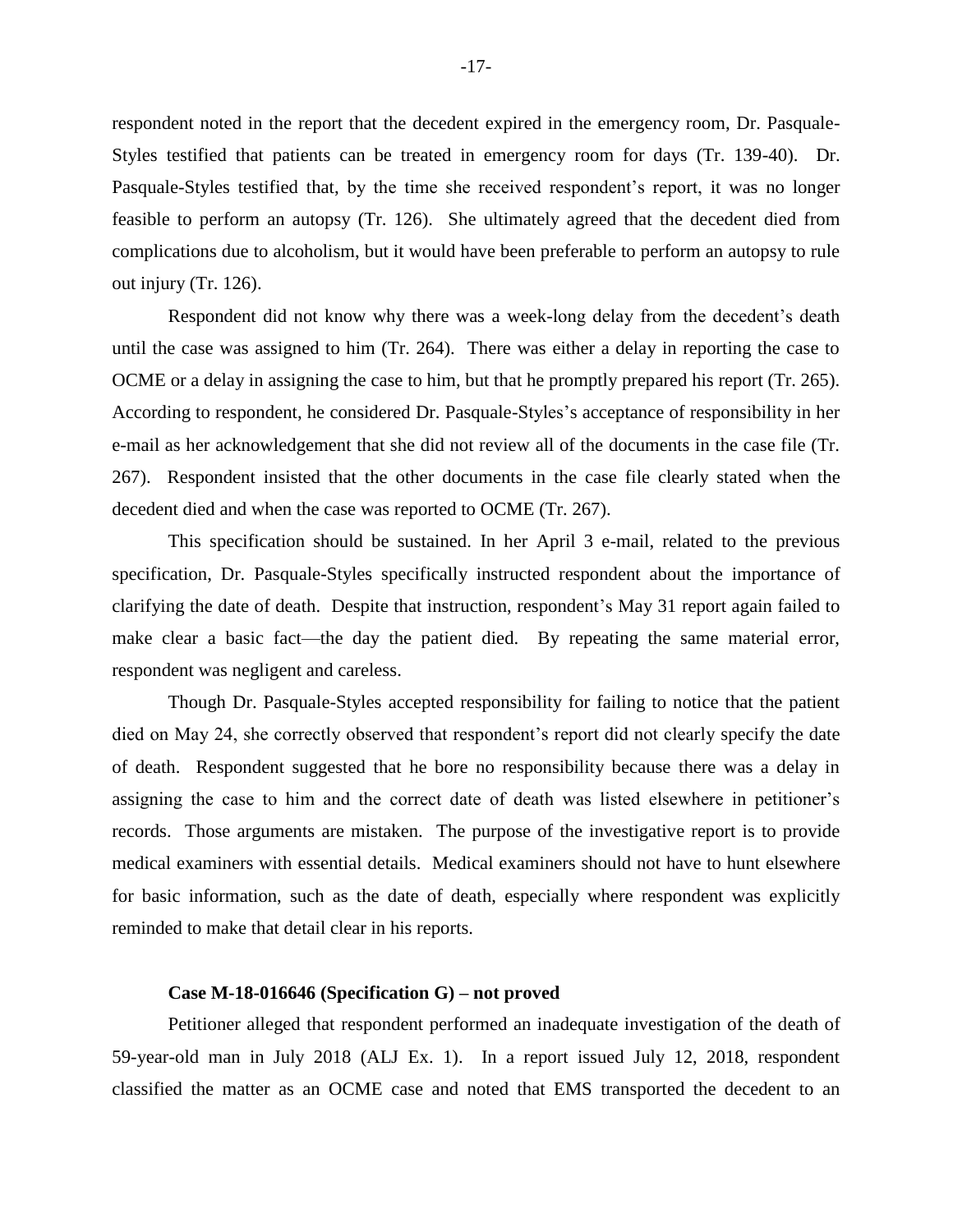emergency room on June 29, 2018, after he apparently choked during lunch and became nonresponsive. Respondent further noted the ambulance report was unavailable and, based on a telephone interview with the reporting physician, there were no foreign bodies in the decedent's airway, and no bruising, wounds, or obvious deformities (Pet. Ex. 8). The decedent had a history of narcotics and amphetamine use, and a toxicology report indicated the presence of amphetamines (Pet. Ex. 8). Respondent's report also included phone numbers for the decedent's wife and daughter, whom he repeatedly attempted to call, without success (Pet. Ex. 8). Petitioner claimed that respondent's report was deficient because it lacked necessary and basic information, such as the underlying cause of the choking hazard, how and where the choking incident occurred, and the identity of potential witnesses, who reported the choking incident, or a complete phone number for the decedent's daughter (ALJ Ex. 1).

In an e-mail sent to respondent's supervisor, Mr. Schultz, on July 13, Dr. Slone noted that medical examiners had difficulty with this case because they needed more information about the choking incident, including where it occurred and who witnessed it. Dr. Slone also stated that an initial clinical summary worksheet, prepared by the hospital and obtained by respondent, indicated that the decedent was at work and eating lunch when he choked, he coughed up food, and was able to speak briefly before he collapsed (Tr. 165, 179; Pet. Ex. 19). According to Dr. Slone, this was important information that respondent should have noted (Pet. Ex. 19).

At trial, Dr. Slone testified that respondent's report omitted a key detail—whether the decedent's amphetamine use was the result of a prescription medication or drug abuse (Tr. 162). She also faulted respondent for omitting "pertinent negative" information about the choking incident (Tr. 162). As Dr. Slone explained, "You don't choke for no reason" and "99% of the time there is some underlying cause" (Tr. 162-63). Among the basic questions to be asked in a choking case are whether the decedent had been drinking, talking, or eating (Tr. 163-65).

Respondent testified that, as stated in his report, there was no available information regarding the cause of the choking because the ambulance report was not provided, the reporting physician stated that there were no foreign bodies obstructing the airway, and the decedent's spouse was not responding to phone calls (Tr. 282). Though a secondary phone number, for the decedent's daughter, was incorrect, respondent stressed that the decedent's spouse had priority and investigators were not required to list all next of kin (Tr. 284).

Mr. Cooney, a former deputy director of respondent's unit, and Ms. DeVito, an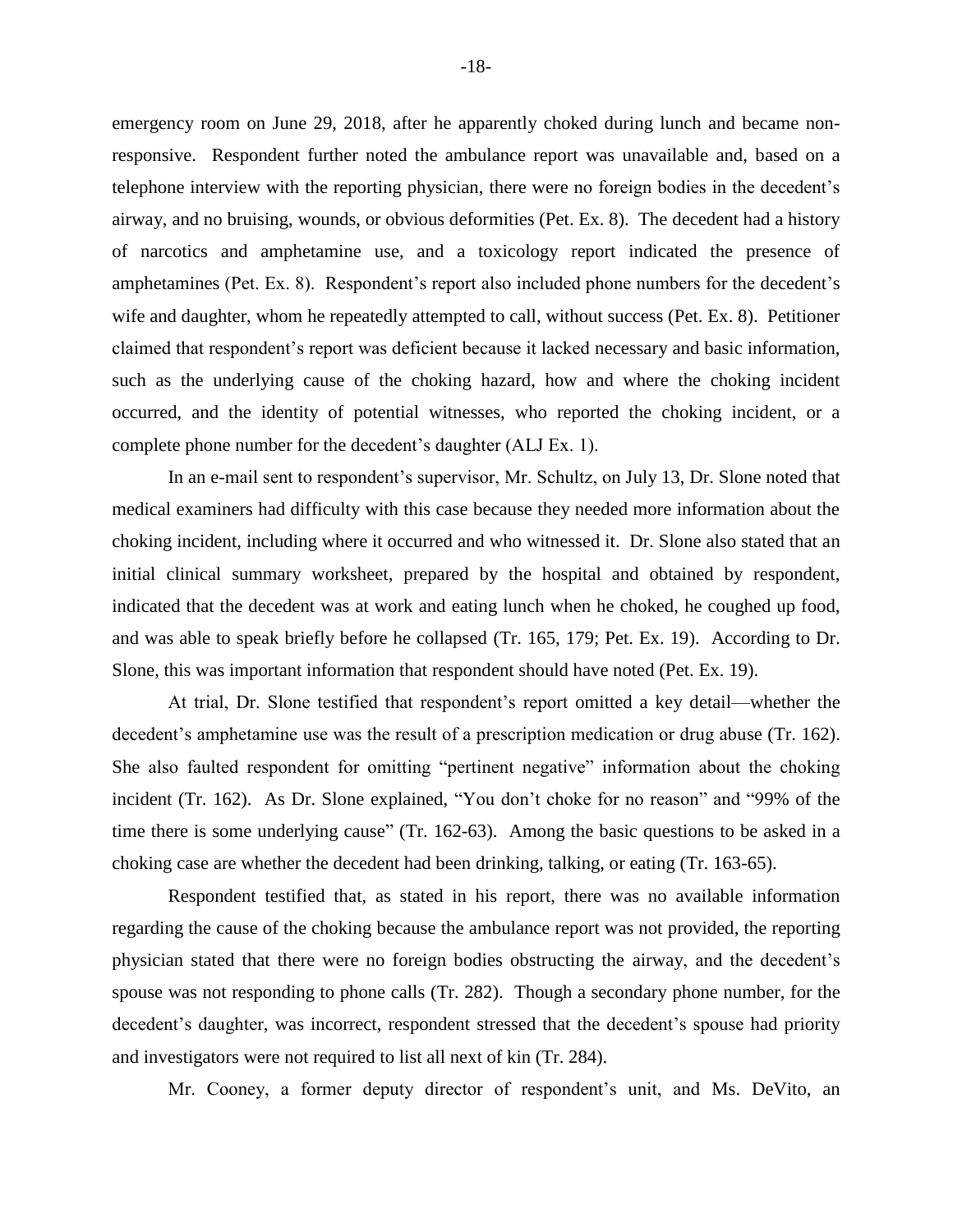experienced tour commander, both confirmed that it was standard procedure for investigators to contact family members to obtain more information about the decedent's medical history, similar incidents, and history of alcohol, drug, or tobacco use (Cooney: Tr. 201-03; DeVito: Tr. 353-54). Because family members are occasional difficult to get a hold of, information is not always available by the end of an investigator's shift and another investigator will follow up during the next shift (Cooney: Tr. 201, 230; DeVito: Tr. 349, 351).

This specification should be dismissed. Petitioner faulted respondent for failing to obtain "pertinent negative" information and Dr. Slone identified numerous questions that should be asked in a choking case. Unlike specification A, where respondent spoke to the decedent's mother and neglected to document that he asked relevant questions, here petitioner failed to show how respondent was supposed to obtain missing information by the end of his shift, given the unavailability of the ambulance report, the absence of cooperation from the decedent's wife, and the reporting physician's statement that no foreign bodies or obstructions were identified. Except for the fact that the decedent was at work when the choking occurred and that he spoke briefly after choking up food, which respondent should have included in his report, petitioner failed to demonstrate that respondent could have obtained additional relevant information from the reporting physician or elsewhere. There was, for example, no evidence that a contact number for the decedent's workplace was available or that investigators routinely call a decedent's workplace for more information.

#### **Charge II - Incivility and discourtesy**

Petitioner alleged that respondent spoke with the daughter of a decedent on February 22, 2018, and did not offer his condolences, cut her off repeatedly when asking questions, and hung up before she could ask additional questions regarding her father's autopsy. The decedent's daughter also told respondent's supervisor, Mr. Schultz, that respondent gave the impression that he had been inconvenienced by her father's death and he showed no empathy (ALJ Ex. 1).

At trial, petitioner relied on Mr. Schultz's testimony and his report about the incident (Tr. 64; Pet. Ex. 9). He recalled that the complaint was referred to him on February 23, 2018, and he phoned the decedent's daughter (Tr. 64). More than two weeks later, Mr. Schultz summarized that conversation in a memorandum (Tr. 35, 64; Pet. Ex. 9). According to Mr. Schultz, the decedent's daughter stated that she was the human resources director at another agency and she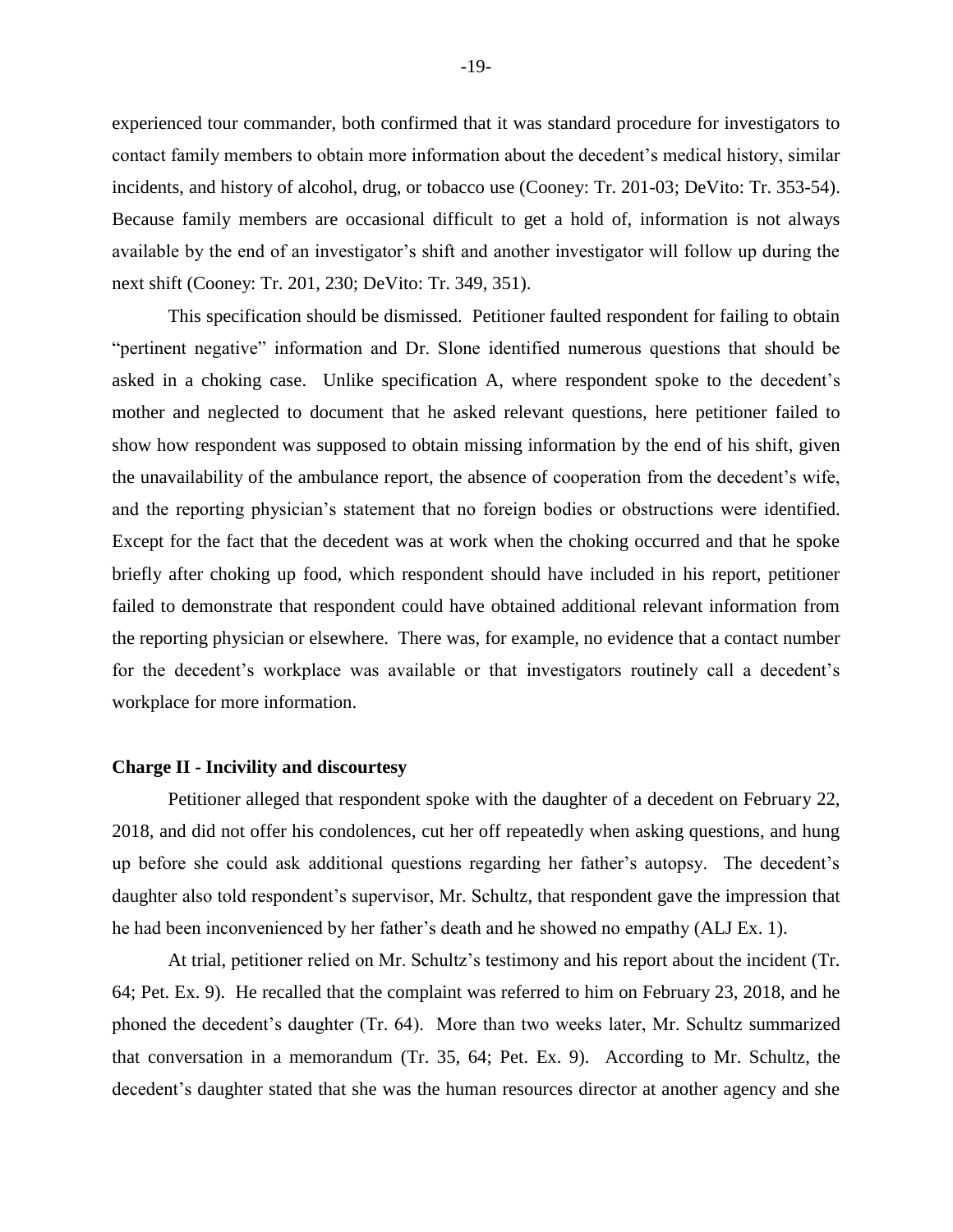felt that respondent was very unprofessional and it was important for Mr. Schultz to know how OCME employees were interacting with family members (Tr. 36). In her view, respondent was unprofessional and did not provide information that she wanted (Tr. 36). She claimed that respondent called her to discuss OCME's role following her father's death, he did not offer condolences, cut her off when she asked questions, and ended the conversation by saying, "Good luck to you," and hanging up before she could ask more questions (Pet. Ex. 9).

Mr. Schultz received complaints from family members regarding investigators, but he was not aware of any similar complaints against respondent (Tr. 36, 71). He did not ask respondent for his side of the story because other charges were pending against him (Tr. 64).

Respondent testified that, when he spoke to the decedent's daughter, she appeared to be in the throes of extreme grief, angry, yelling at the top of her voice, and possibly intoxicated (Tr. 286). His standard procedure is to call the next of kin, identify himself, identify the agency, explain why he is calling, explain that strangers are coming to pick up their deceased loved one (Tr. 286). He tries to empathize when discussing the circumstances of death (Tr. 287). He had no recollection of being rude or cutting off the decedent's daughter but he routinely wishes good luck to family members (Tr. 287-88).

Petitioner relied solely on hearsay to prove this charge. Hearsay is admissible at this tribunal and may be sufficient to prove a charge. *See Gray v. Adduci*, 73 N.Y.2d 741, 742 (1988); *Ayala v. Ward,* 170 A.D.2d 235 (1st Dep't 1991). However, hearsay must be reliable and carefully evaluated. *See Health & Hospitals Corp. (Kings Co. Hospital Ctr.) v. Hutchinson*, OATH Index No. 1937/12 at 5-6 (Sept. 28, 2012). Relevant considerations when evaluating hearsay include the declarant's identity, availability, personal knowledge, and independence or bias. *Dep't of Environmental Protection v. Barnwell*, OATH Index No. 177/07 at 7-8 (Sept. 18, 2006). It is also important to consider the level of detail, the amount of corroboration, the centrality of the hearsay to the proponent's case, and the burden upon the proponent if the hearsay was excluded. *Id.*

Here, the decedent's daughter was a concerned civil servant at another agency and had no apparent motive to lie. But she was also a grieving family member. She may not have recalled precisely how respondent began their conversation. There were no contemporaneous notes confirming exactly what she told Mr. Schultz, who waited more than two weeks to write a memorandum about the incident. Besides the claims that respondent failed to express his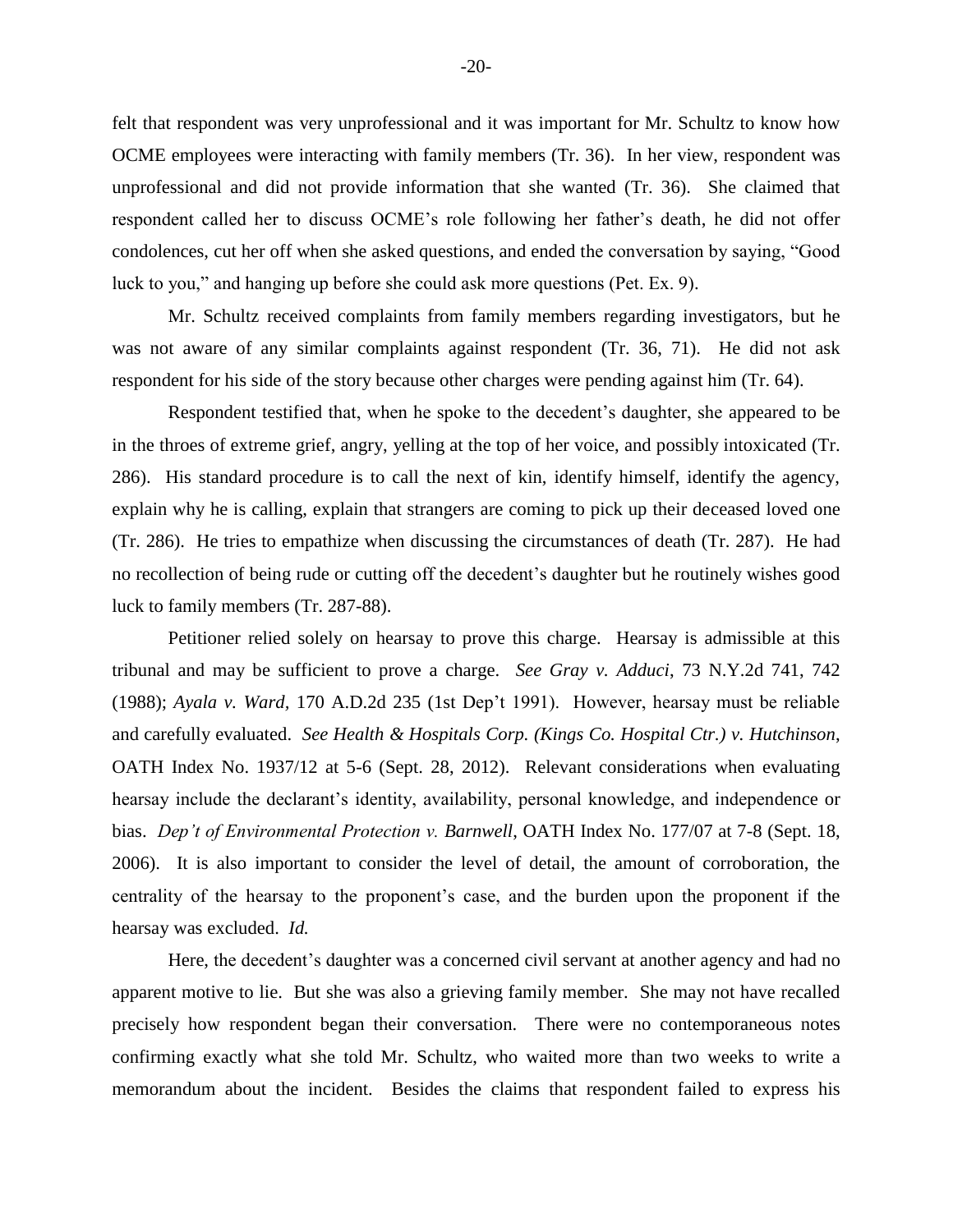condolences and ended the call by wishing the decedent's family "good luck," Mr. Schultz's report lacked specific details and, instead, include subjective conclusions that respondent was rude and he cut the decedent's daughter off before she could ask questions. There were, for example, no details regarding the length of the conversation, what exactly respondent supposedly said at the outset of the conversation, what questions he asked, or what questions he prevented the decedent's daughter from asking.

I was not entirely persuaded by respondent's version of events, which was uncorroborated and self-serving, but that did not relieve petitioner of its burden of proving the charge. Moreover, based on the testimony of respondent's co-workers and respondent's demeanor while testifying, it seemed that he routinely speaks in a polite, respectful tone. The evidence also established that respondent investigates hundreds of deaths per year. He has the extraordinarily difficult task of balancing the need to be respectful when speaking to a grieving family member while simultaneously asking difficult questions about a loved one's drug or alcohol use and medical history. He has performed this task for more than 20 years and his supervisor was unaware of any similar complaint from a family member. Though it is possible that respondent may have forgotten to express his condolences or may have sounded rude on a particular call, petitioner did not prove that occurred here.

Because petitioner failed to meet its burden of proving that respondent was uncivil or discourteous when he spoke to a decedent's family member, this charge should be dismissed.

#### **Additional Rule Violations**

Besides charging respondent with inefficient, negligent, or careless performance of duties and incivility or discourtesy, petitioner charged respondent with conduct tending to bring the agency or City into disrepute (Charge I) and conduct prejudicial to good order and discipline (Charge II). These rule violations rely on the identical facts addressed above and should be sustained to the extent that related specifications were sustained, but will not be considered for the penalty recommendation. *See Human Resources Admin. v. Finley,* OATH Index No. 947/05 at 6 (Oct. 12, 2005), *aff'd*, NYC Civ. Serv. Comm'n Item No. CD 06-53-SA (Apr. 24, 2006) (sustaining duplicative allegations, including charge that proven misconduct was prejudicial to good order and detrimental to the agency, but declining to make additional penalty findings).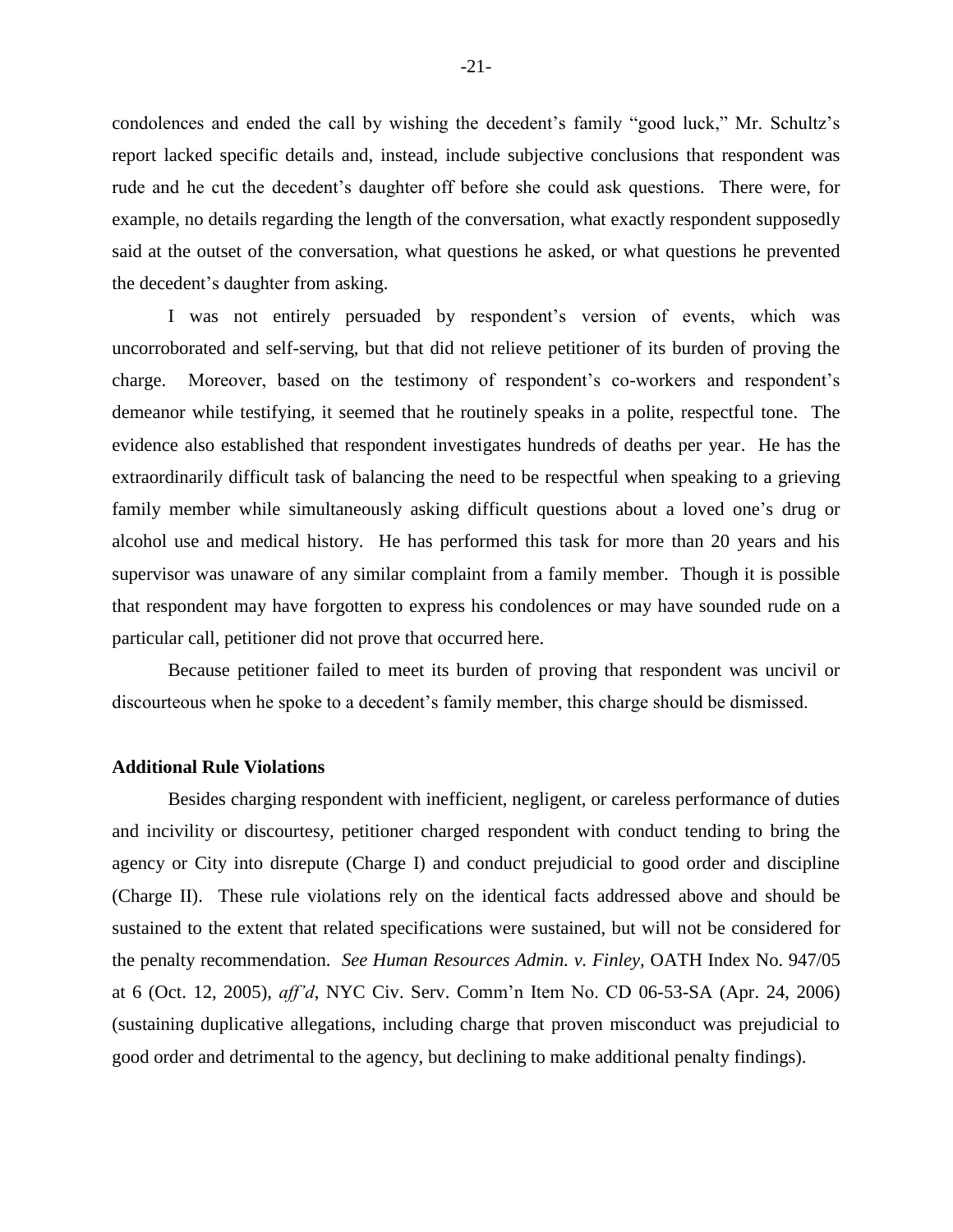## **FINDINGS AND CONCLUSIONS**

- 1. Petitioner proved that respondent negligently, inefficiently, or carelessly performed his duties as alleged in Charge I, specifications A, B, D, E.
- 2. Petitioner failed to prove that respondent negligently, inefficiently, or carelessly performed his duties as alleged in Charge I, specifications C, F, G.
- 3. Petitioner failed to prove that respondent was uncivil or discourteous as alleged in Charge II.
- 4. The remaining alleged rule violations are duplicative.

## **RECOMMENDATION**

After making the above findings and conclusions, I requested and received a summary of respondent's personnel record. Petitioner hired respondent in 1995 as a medicolegal investigator I and later promoted him to a medicolegal investigator II.

In his 23-year career with petitioner, respondent has received two warning letters and two suspensions. In 2015, he received a written warning after allegedly leaving a scene before sealing a body bag and mislabeling two cases. In 2010, he received an unsatisfactory work performance memorandum after two incidents where he allegedly failed to remove and voucher personal property from the bodies of decedents. In the first incident, he failed to find a syringe found in a decedent's pocket. In the second incident, the decedent's body arrived at OCME's offices with weapons on his person, after respondent failed to find those items during his examination of the body at the scene. Respondent submitted a written rebuttal in which he asserted that the police were responsible for the search and removal of personal property, and that the property at issue was not medically relevant because both decedents died of natural causes.

In 2007, respondent accepted a penalty of three days' suspension and the loss of 40 days' annual leave in satisfaction of charges that he was accompanied by his teenage son, who was wearing an OCME jacket and carrying a camera and clipboard, when they arrived at the scene of an investigation. In 2003, respondent accepted a penalty of a one-week suspension in satisfaction of charges that, while investigating the site of a Staten Island ferry accident, he removed a piece of ferry equipment without authorization.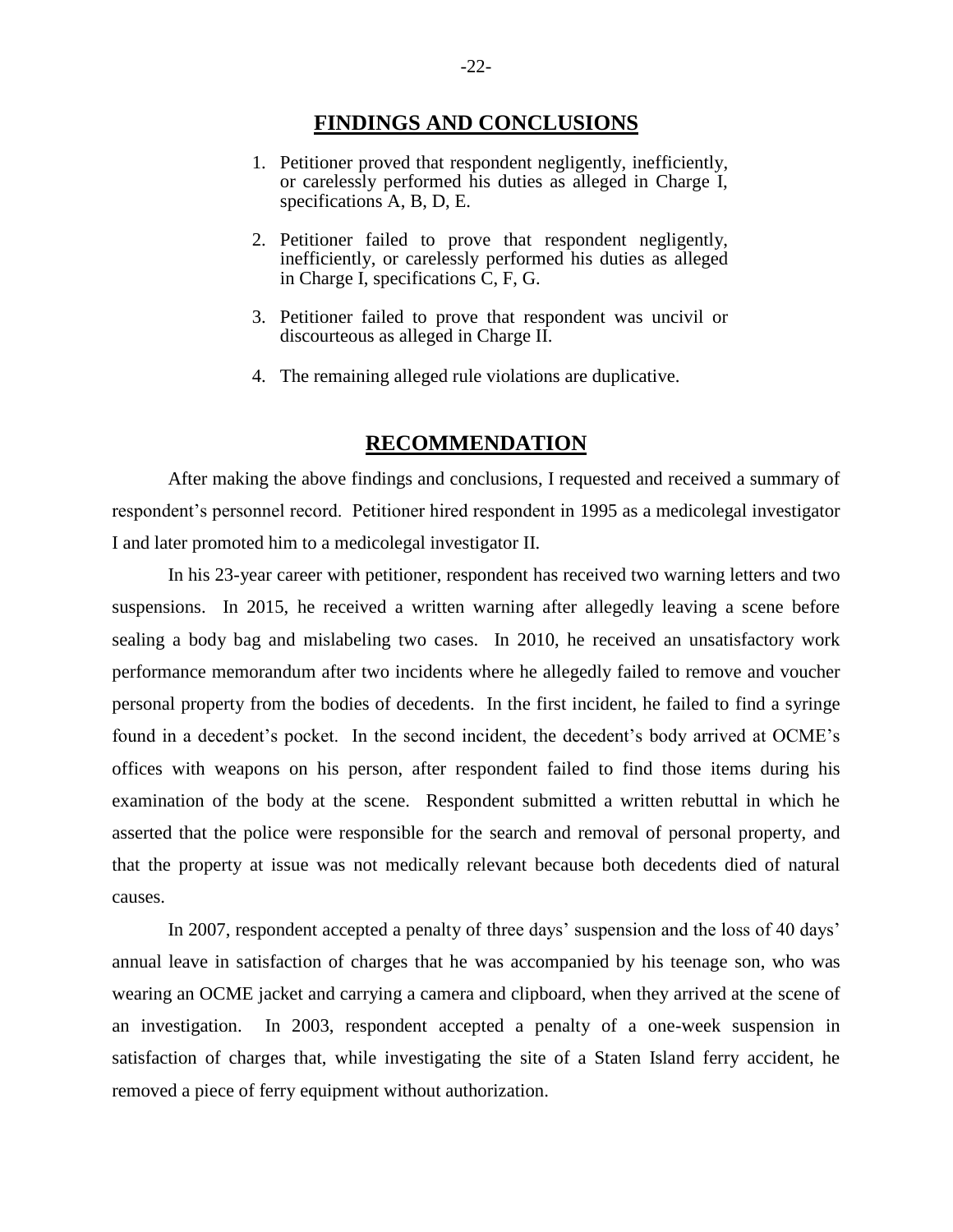More recently, respondent has consistently received positive annual performance evaluations. For each of the past four years he has received overall ratings of "very good." At trial, petitioner tried to discount those evaluations by eliciting from the current deputy director of respondent's unit, Mr. Schultz, that respondent's immediate supervisor, Ms. LaBella, had inflated respondent's ratings and given similar evaluations to other subordinates to compensate for low morale and stressful working conditions among investigators (Tr. 42, 45-46). That argument lacked merit. There were similarities among different employees' performance evaluations, but the evidence also showed that the evaluations were reviewed by others, including department heads, such as Mr. Schultz, who signed off on respondent's most recent "very good" performance evaluation. Though Mr. Schultz wrote beneath his signature that he did not personally oversee respondent's work during the evaluation, the fact remains that Mr. Schultz approved the evaluation and respondent was repeatedly told that he exceeded agency standards. At trial, Ms. LaBella stood by her evaluation of respondent's work (Tr. 341). She explained that if someone scrutinized the hundreds of cases handled by each investigator every year, one would "easily find three cases" that were not the best rated (Tr. 342). Ms. DeVito, another experienced supervisor, confirmed that she was only aware of one instance where there were complaints about respondent's reports (Tr. 347-48).

Petitioner now seeks termination of respondent's employment (Tr. 362). That would be excessive. To begin with, petitioner based its penalty request, in part, on the assumption that it had proved all of the charges. Because petitioner failed to prove some of the charges, a lesser penalty would be appropriate.

In cases involving negligent rather than intentional misconduct, termination of employment is more suitable for those employees who are incapable of meeting relevant standards or endanger public safety. *See, e.g., Health & Hospitals Corp. (Harlem Hospital Ctr.) v. Triana*, OATH Index No. 282/17 at 25-26 (May 30, 3017) (termination of employment recommended where clinical dietician, with 15 years of experience, one prior suspension, and substandard performance evaluations, was "unwilling or unable to meet the basic duties of his job;" "consistently unable to perform his fundamental responsibilities," which included "accurately assessing the nutritional status of patients and providing appropriate dietary recommendations;" and posed a threat to patient safety); *Dep't of Finance v. Kateme*, OATH Index No. 728/17 at 26-27 (Feb. 2, 2017) (termination of employment recommended where tax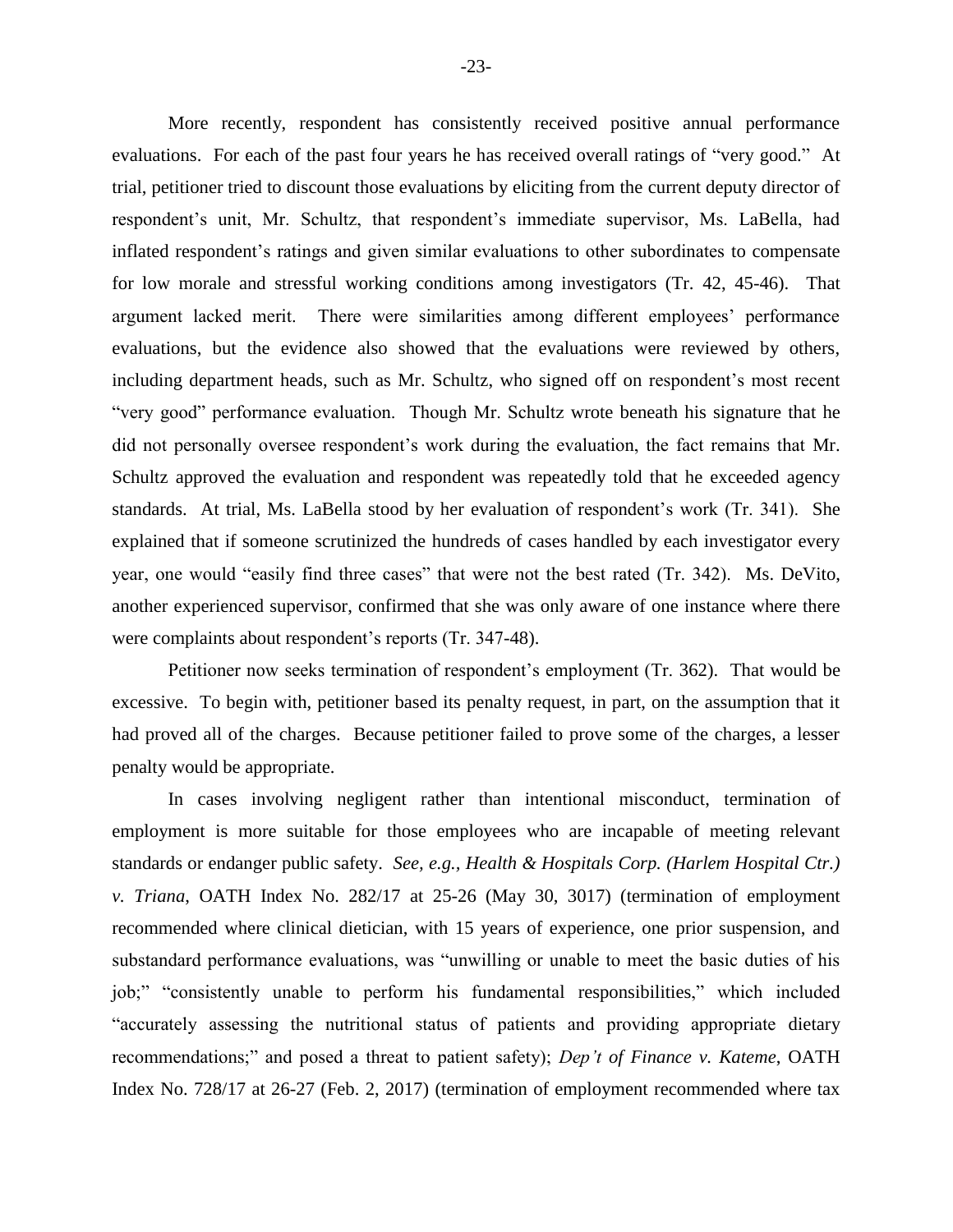auditor, with six years of experience, a prior disciplinary history, and five years of "unsatisfactory" performance ratings, demonstrated a pattern of incompetence and unwillingness to perform her job).

In contrast, lesser penalties are warranted for isolated acts of misconduct. *See, e.g., Dep't of Health & Mental Hygiene v. Levia-Mena*, OATH Index No. 851/14 (Mar. 14, 2014), *aff'd*, NYC Civ. Serv. Comm'n Case No. 2014-0614 (Mar. 27, 2015) (12-day suspension upheld where computer aide, with nine years of experience, no prior disciplinary record, and good performance evaluation, was discourteous and inefficient in performing her duties relating to a home day care provider); *see also Hines*, OATH 073/17 at 23 (30-day suspension imposed where long-term employee, with three prior disciplinary charges, was loud and disrespectful, refused to attend a meeting, and did not process client applications in a timely manner over the course of three months, which caused significant grief to clients); *Dep't of Environmental Protection v. Golden*, OATH Index No. 1519/13 (Sept. 9, 2013), *modified*, Comm'r Dec. (Nov. 27, 2013) (30-day suspension imposed where laboratory associate, with 20 years' experience, three prior disciplinary penalties, and favorable recent performance evaluations, committed multiple acts of misconduct, including insubordination, discourtesy, and repeated negligent failure to perform tasks); *Transit Auth. v. Victor*, OATH Index No. 799/11 (Mar. 3, 2011), *aff'd*, NYC Civ. Serv. Comm'n Item No. CD 11-52-A (Aug. 9, 2011) (25-day suspension upheld where computer specialist with more than 30 years of experience, no prior proven charges of misconduct, and satisfactory evaluations, made six careless errors over the span of six months, but evidence showed that these were "isolated judgment errors" rather than overall incompetence).

Here, based on the importance of the work to OCME's mission, petitioner rightfully expects investigators to meet high standards of professionalism. The sustained charges went beyond ordinary errors. On multiple occasions respondent submitted deficient reports.

Some of the medical examiners opined that they lacked confidence in respondent's work and expressed doubt about his ability to change (Slone: Tr. 145; Pasquale-Styles: Tr. 214). But those subjective beliefs are not enough to prove that respondent is incapable of performing his job. *See Transit Auth. v. Ondeje*, OATH Index No. 1339/04 at 12 (Dec. 30, 2004) ("Generalized assessments of performance," alone, do not prove incompetence; instead, is necessary to show that employee received notice that work performance was deemed inadequate and that includes memoranda given to employee and performance evaluations). Notably, medical examiners sent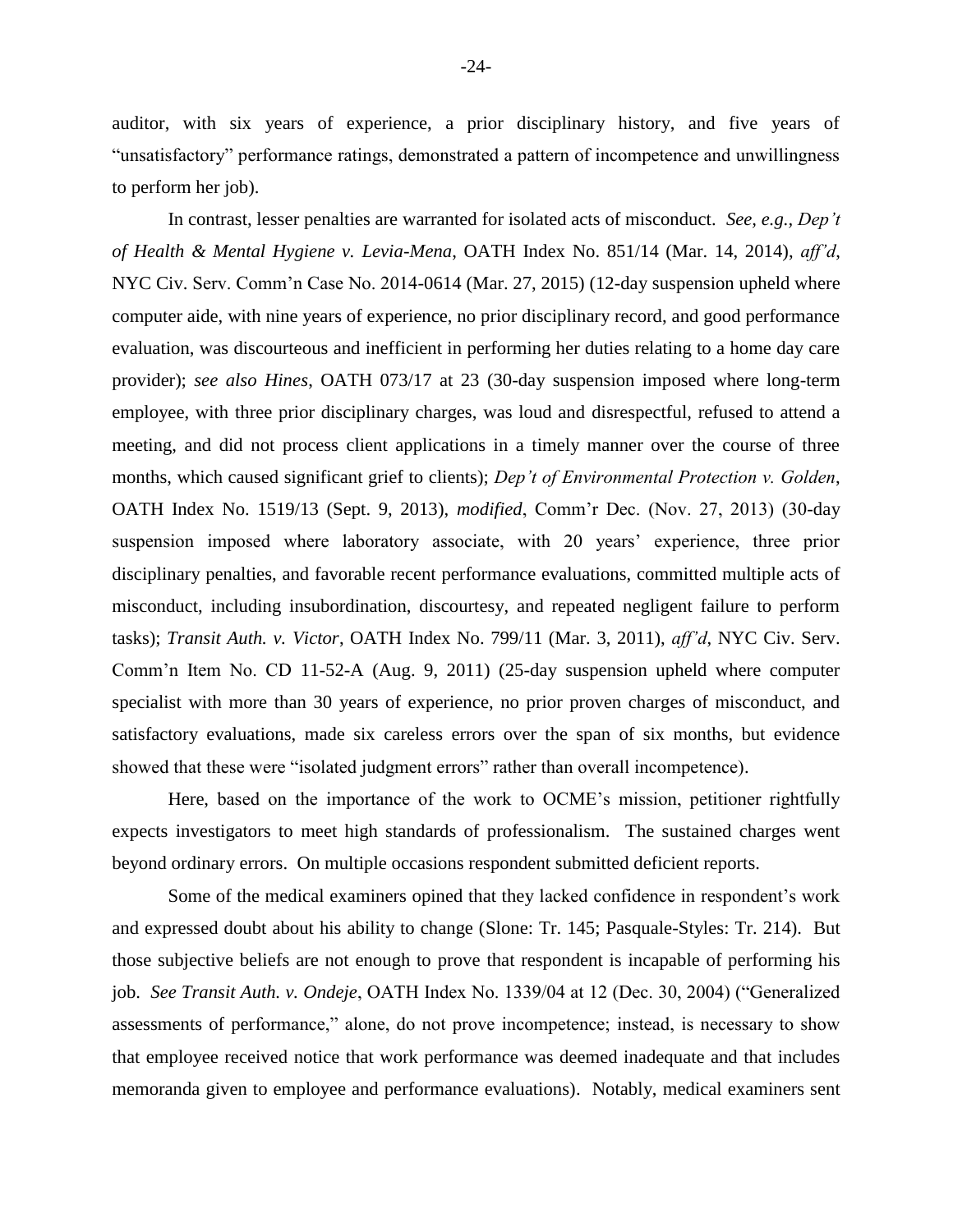e-mails pointing out deficiencies in respondent's work but those e-mails were not always sent to respondent. At trial, respondent credibly maintained that he was receptive to constructive suggestions. This was corroborated by Ms. LaBella who said that respondent was very responsive to suggestions (Tr. 327).

A substantial penalty is warranted based on the serious nature of respondent's errors and his significant disciplinary history. However, I was not persuaded by petitioner's claim that respondent is incapable of improving or unreceptive to constructive suggestions. Accordingly, I recommend ten days' suspension for each of the proven specifications, for a total penalty of 40 days' suspension without pay.

> Kevin F. Casey Administrative Law Judge

April 5, 2019

SUBMITTED TO:

**DR. OXIRIS BARBOT** *Commissioner*

APPEARANCES:

**KARRIE SHERIDAN, ESQ.** *Attorney for Petitioner*

**MICHAEL COVIELLO, ESQ.** *Attorney for Respondent*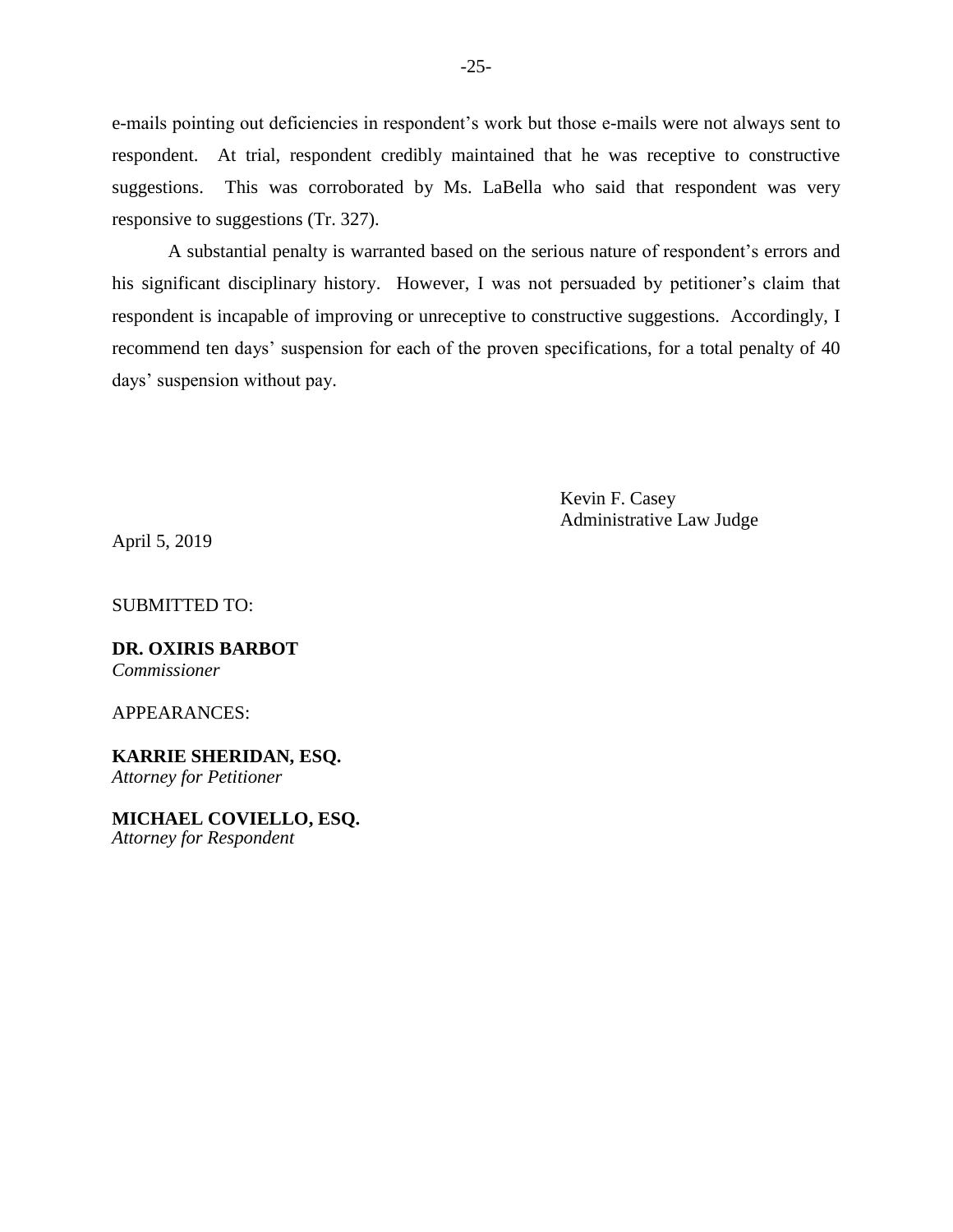## THE CITY OF NEW YORK **CITY CIVIL SERVICE COMMISSION**

In the iAatter of the Appeal of

**ROBERT YEE** 

Appellant

## -against-DEPARTMENT OF HEALTH AND MENTAL HYGIENE Respondent

Pursuant to Section 76 of the New York State Civil Service Law

CSC Index No: 2019-0436

## **DECISION**

ROBERT YEE ("Appellant") appealed from a determination of the Department of Health and Mental Hygiene finding Appellant guilty of incompetence and/or misconduct and imposing a penalty of a 40-day suspension following disciplinary proceedings conducted pursuant to Civil Service Law Section 75.

The Civil Service Commission ("Commission") heard arguments from the parties on August 8, 2019.

The Commission has considered the arguments presented on this appeal, and reviewed the record of the disciplinary proceeding. Based on this review, the Commission concludes that there is sufficient evidence in the record to support the findings of fact and the conclusions of law, and that the penalty is appropriate.

## This portion of page 1 is deliberately left blank.